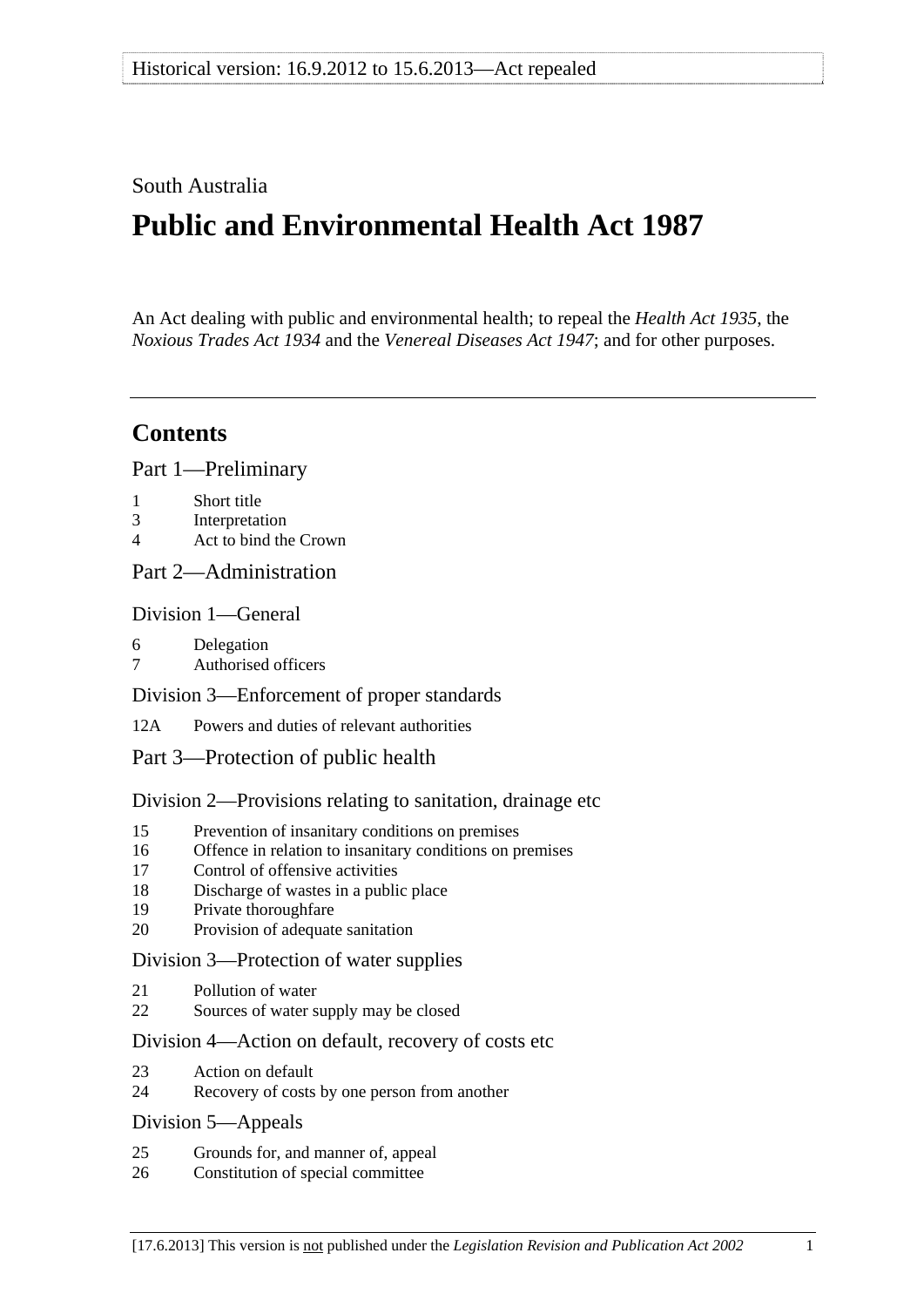- <span id="page-1-0"></span>[27 Proceedings of review committee](#page-11-0)
- [28 Determination of an appeal](#page-11-0)
- [29 Further appeal](#page-11-0)

### [Part 5—Miscellaneous](#page-11-0)

- [38 Inspections etc](#page-11-0)
- [39 Councils may appoint officers of health](#page-13-0)
- [41 Power to require information](#page-13-0)
- [42 Confidentiality](#page-13-0)
- [42A Provision of certain information](#page-13-0)
- [43 Manner of giving notice](#page-14-0)
- [43A Person infested with vermin must prevent transmission to others](#page-14-0)
- [44 Reporting](#page-14-0)
- [45 Offences](#page-15-0)
- [46 Offences by bodies corporate](#page-15-0)
- [47 Regulations](#page-16-0)

[Schedule 3—Repeal of certain Acts and transitional provisions](#page-18-0) 

[1 Repeal of certain Acts](#page-18-0) 

[Legislative history](#page-20-0) 

[Appendix—Divisional penalties and expiation fees](#page-26-0)

## **The Parliament of South Australia enacts as follows:**

## **Part 1—Preliminary**

## **1—Short title**

This Act may be cited as the *Public and Environmental Health Act 1987*.

## **3—Interpretation**

(1) In this Act, unless the contrary intention appears—

*the authority* means—

- (a) in relation to a local government area—the local council for that area; and
- (b) in relation to a part of the State that is not within a local government area the Minister,

(but where powers are withdrawn from a local council and vested in the Minister or the Minister is, by agreement with a local council, discharging duties of the council, a reference to the authority in relation to those powers or duties is a reference to the Minister rather than that council);

*authorised officer* means a person—

- (a) holding an appointment as an authorised officer under [Part 2](#page-4-0); or
- (b) authorised by the Minister to exercise the powers of an authorised officer under this Act;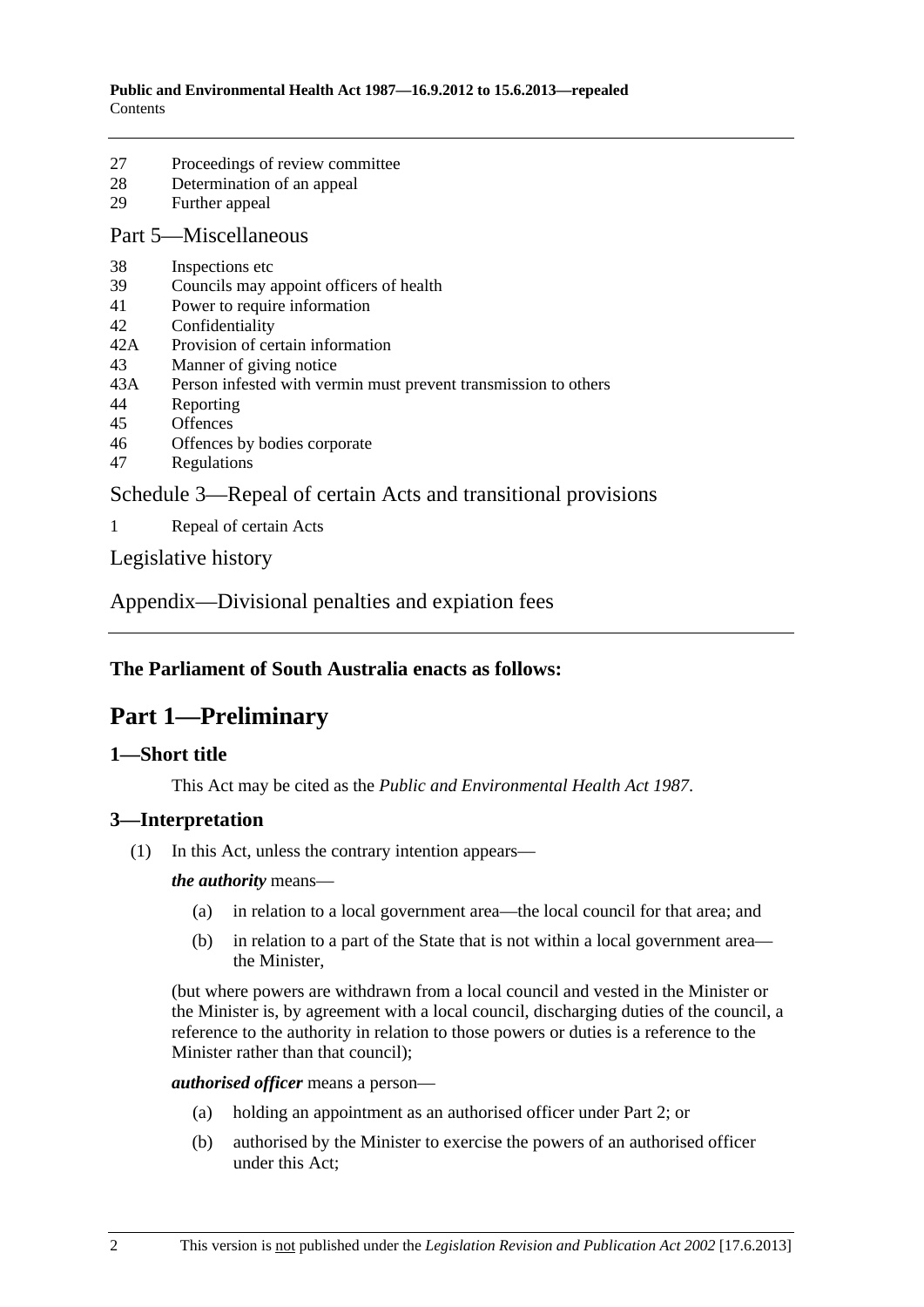*building* includes a structure;

*Chief Executive* means the Chief Executive of the Department and includes a person for the time being acting in that position;

*Chief Medical Officer* means the Chief Medical Officer of the Department and includes a person for the time being acting in that position;

*child* means a person under the age of 16 years;

*controlled notifiable disease* means—

- (a) a notifiable disease included in [Schedule 2;](#page-0-0) or
- (b) a notifiable disease prescribed by regulation to be a controlled notifiable disease;

*controlling authority* means a controlling authority constituted under the *[Local](http://www.legislation.sa.gov.au/index.aspx?action=legref&type=act&legtitle=Local%20Government%20Act%201934)  [Government Act 1934](http://www.legislation.sa.gov.au/index.aspx?action=legref&type=act&legtitle=Local%20Government%20Act%201934)*;

*the Council* means the Public and Environmental Health Council constituted under [Part 2;](#page-4-0)

*the Department* means the department of the Minister to whom the administration of this Act is committed;

*director* of a body corporate includes any member of the governing body of the body corporate;

*emergency* has the same meaning as in the *[Emergency Management Act 2004](http://www.legislation.sa.gov.au/index.aspx?action=legref&type=act&legtitle=Emergency%20Management%20Act%202004)*;

*emergency officer* means a police officer or a person holding an appointment as an emergency officer under [section 7A](#page-0-0);

*local council* means a council constituted under the *[Local Government Act 1934](http://www.legislation.sa.gov.au/index.aspx?action=legref&type=act&legtitle=Local%20Government%20Act%201934)*;

*medical practitioner* means a legally qualified medical practitioner;

*notifiable disease* means—

- (a) a communicable disease included in [Schedule 1](#page-0-0); or
- (b) a communicable disease prescribed by regulation to be a notifiable disease;

*occupier*, in relation to premises, means a person who has, or is entitled to, possession or control of the premises and includes a person who is in charge of the premises;

*owner*, in relation to premises, includes an occupier of the premises;

*place of public assembly* includes a building (in public or private ownership) at which more than 20 persons gather on a regular or irregular basis;

*pollution*, in relation to water, connotes a degree of impurity that renders the water unfit for human consumption;

*premises* means—

- (a) any land, building or place (including a public place, or a movable building or structure); or
- (b) a part of premises;

*public health emergency*—see [section 37B;](#page-0-0)

*public health incident*—see [section 37A;](#page-0-0)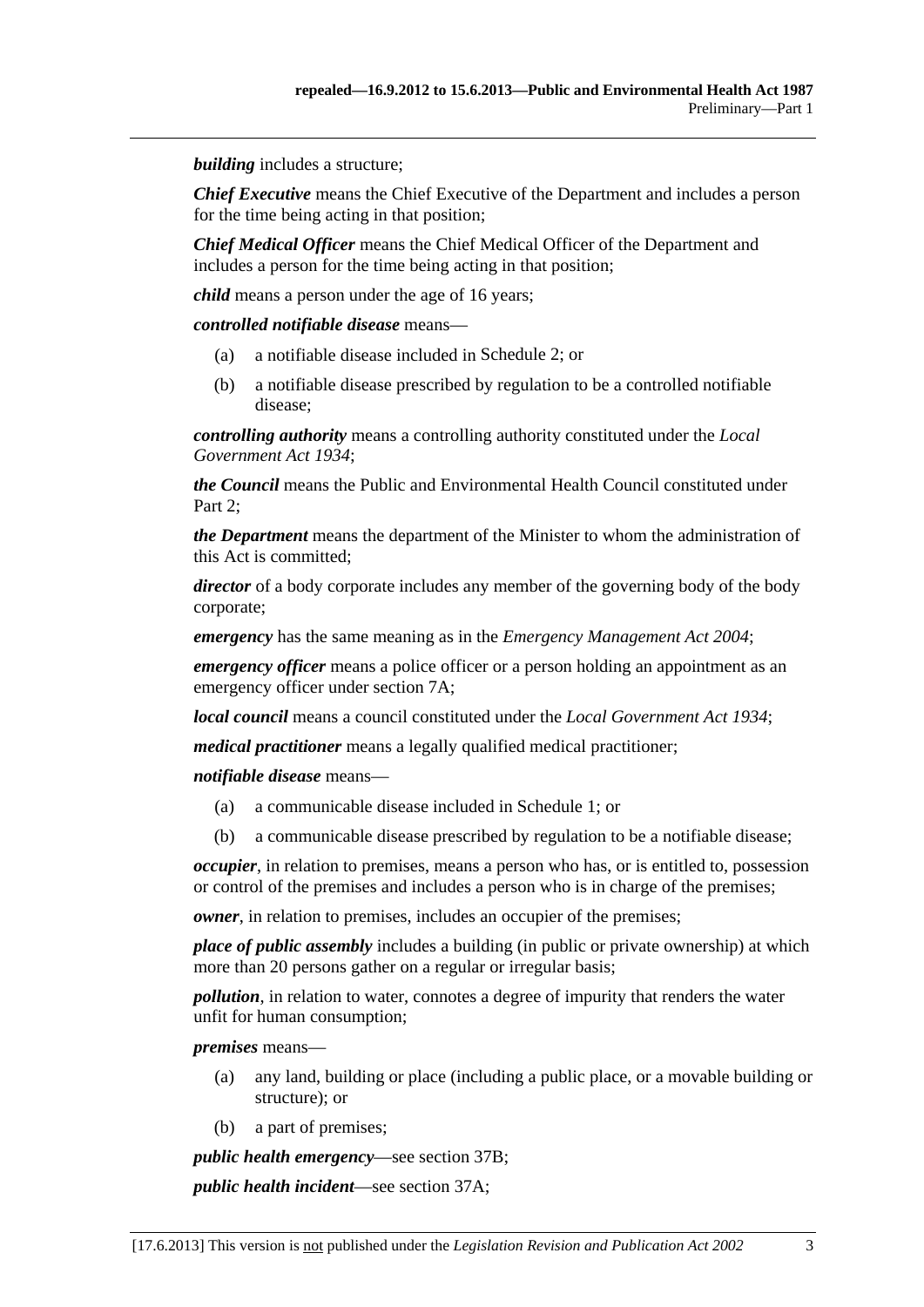*Public Health Emergency Management Plan* means a plan (or a series of plans) prepared by the Chief Executive and approved by the Minister comprising strategies to be administered by the Department for the prevention of emergencies in this State and for ensuring adequate preparation for emergencies in this State, including strategies for the containment of emergencies, response and recovery operations and the orderly and efficient deployment of resources and services in connection with response and recovery operations;

**Note—** 

It is contemplated that the Public Health Emergency Management Plan will form part of, or be recognised in, the State Emergency Management Plan prepared under the *[Emergency Management Act 2004](http://www.legislation.sa.gov.au/index.aspx?action=legref&type=act&legtitle=Emergency%20Management%20Act%202004)*.

*public place* includes a place to which the public ordinarily has access;

*recovery operations* has the same meaning as in the *[Emergency Management](http://www.legislation.sa.gov.au/index.aspx?action=legref&type=act&legtitle=Emergency%20Management%20Act%202004)  [Act 2004](http://www.legislation.sa.gov.au/index.aspx?action=legref&type=act&legtitle=Emergency%20Management%20Act%202004)*;

*refuse* includes rubbish and other forms of waste material;

*response operations* has the same meaning as in the *[Emergency Management](http://www.legislation.sa.gov.au/index.aspx?action=legref&type=act&legtitle=Emergency%20Management%20Act%202004)  [Act 2004](http://www.legislation.sa.gov.au/index.aspx?action=legref&type=act&legtitle=Emergency%20Management%20Act%202004)*;

*State Co-ordinator* means the person holding or acting in the position of State Co-ordinator under the *[Emergency Management Act 2004](http://www.legislation.sa.gov.au/index.aspx?action=legref&type=act&legtitle=Emergency%20Management%20Act%202004)*;

*vehicle* includes an aircraft or vessel:

*vermin* includes lice, fleas and mites;

*waste control system* means any system that provides for the collection, treatment or disposal of human, commercial or industrial waste through—

- (a) a drainage or sewerage system; or
- (b) a system of pipes, pumps, appliances, plant or storage or treatment facilities that deals with the waste in solid or liquid form, or in a combination of both; or
- (c) a system that incorporates the use of biological, chemical or artificial means, or any combination of such means, to collect, treat or dispose of the waste, or any residues,

and includes any fixture, fitting, appliance, plant or process associated with any such system but does not include any system of a class excluded by regulation from the ambit of this definition;

*water supply* includes any natural or artificial accumulation or source of water.

- (2) Premises are in an insanitary condition if—
	- (a) the condition of the premises gives rise to a risk to health; or
	- (b) the premises are so filthy or neglected that there is a risk of infestation by rodents or other pests; or
	- (c) the condition of the premises is such as to cause justified offence to the owner of any land in the vicinity; or
	- (d) offensive material or odours are emitted from the premises; or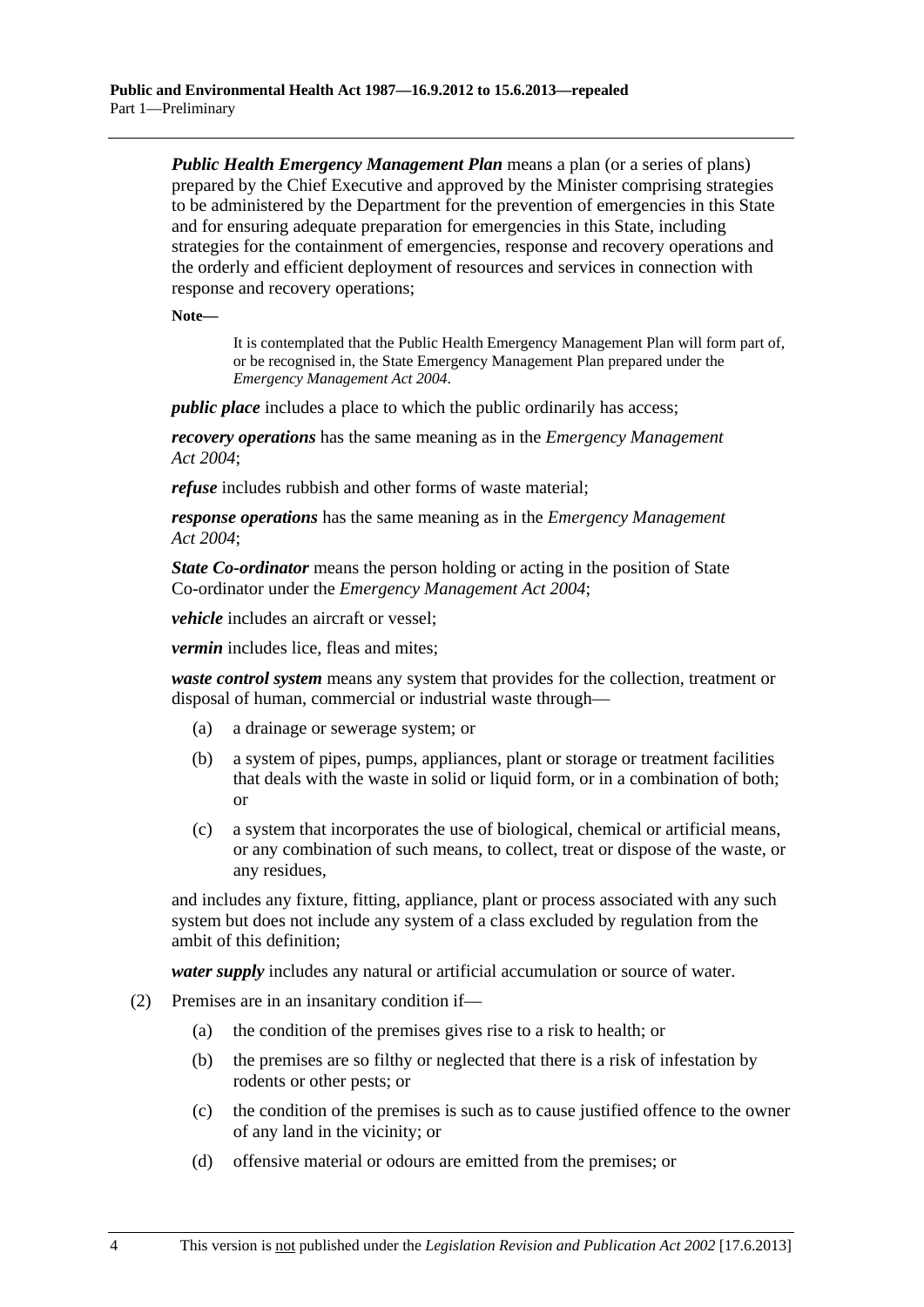(e) the premises are for some other reason justifiably declared by the authority to be in an insanitary condition.

<span id="page-4-0"></span>**Note—** 

For definition of divisional penalties (and divisional expiation fees) see Appendix.

## **4—Act to bind the Crown**

This Act binds the Crown.

## **Part 2—Administration**

## **Division 1—General**

### **6—Delegation**

- (a1) The Minister may, by instrument in writing, delegate any of the Minister's powers or functions under this Act.
- (1) A local council may, by instrument in writing, delegate any of its powers or functions under this Act.
- (1aa) The Chief Executive may, by instrument in writing, delegate any of the Chief Executive's powers or functions under this Act.
- (1a) A power or function delegated under this section may, if the instrument of delegation so provides, be further delegated.
- (2) A delegation under this section—
	- (a) may be absolute or conditional; and
	- (b) does not derogate from the powers of the delegator to act in a matter; and
	- (c) is revocable at will.
- (3) No delegation may be made to a local council under this section without the concurrence of the local council.
- (4) The Minister or the Chief Executive must not revoke a delegation made to a local council under this section without first consulting with the local council.

### **7—Authorised officers**

- (1) Authorised officers may be appointed by the Minister or a local council.
- (2) Subject to [subsection \(3\),](#page-4-0) a person is not eligible for appointment as an authorised officer unless the person—
	- (a) holds qualifications approved by the Minister; or
	- (b) held, immediately before the commencement of this Act, an appointment as an officer or health surveyor under the *[Health Act 1935](http://www.legislation.sa.gov.au/index.aspx?action=legref&type=act&legtitle=Health%20Act%201935)*.
- (3) Where, in the opinion of the Minister, a local council cannot reasonably be expected to appoint a qualified person as an authorised officer, the local council may, with the consent of the Minister, appoint a person as an authorised officer even though he or she does not comply with [subsection \(2\)](#page-4-0).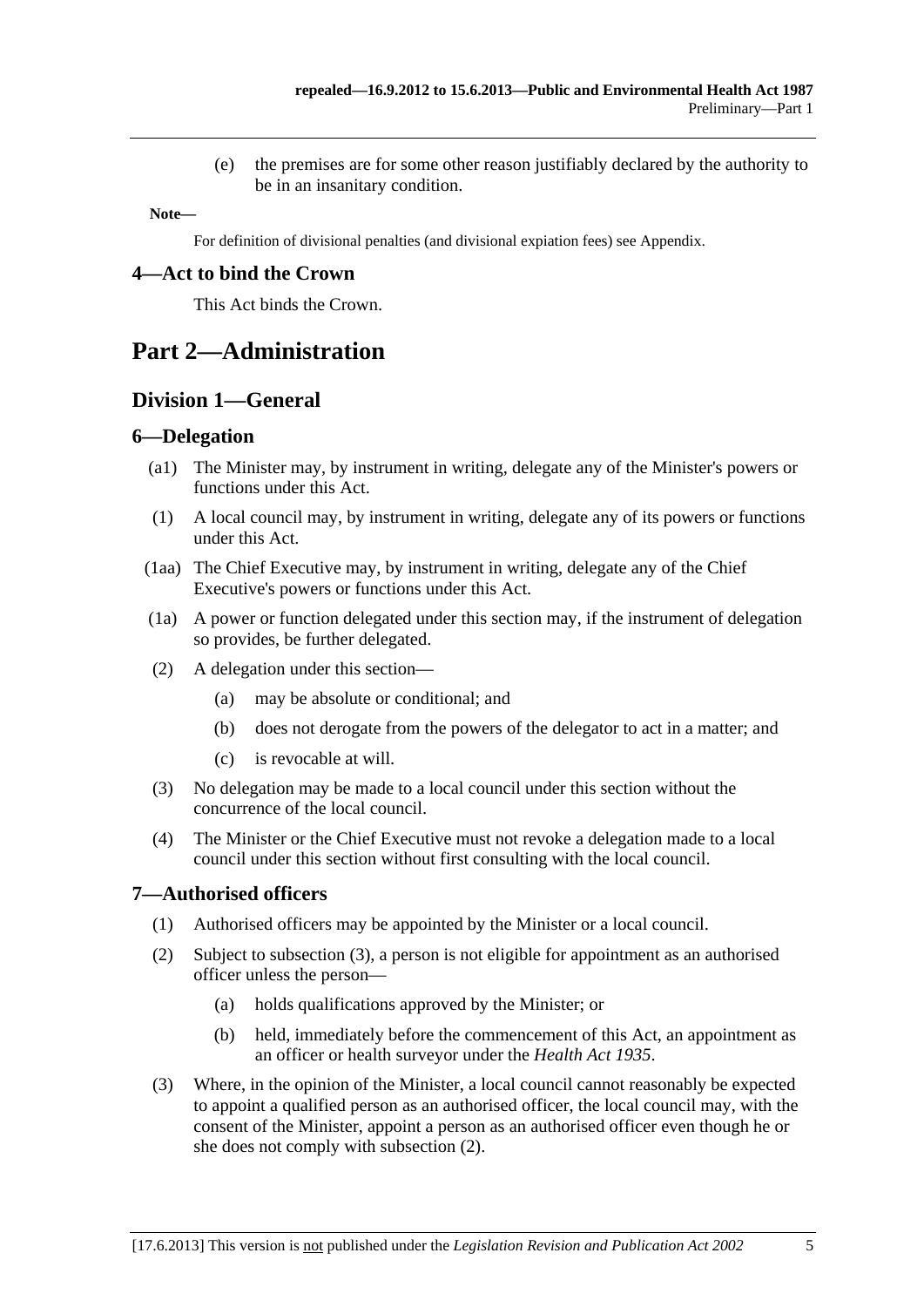- <span id="page-5-0"></span> (4) The Minister must not appoint an officer or employee of a local council as an authorised officer unless the local council consents to the appointment.
- (5) Every authorised officer must be furnished with a certificate of authority and the certificate must be produced by the authorised officer on demand.

## **Division 3—Enforcement of proper standards**

## **12A—Powers and duties of relevant authorities**

- (1) It is the duty of the Minister—
	- (a) to promote proper standards of public and environmental health in the State generally; and
	- (b) without derogating from the powers of a local council under this Act (but subject to this section), to take adequate measures to ensure that the provisions of this Act are observed within the State.
- (2) Subject to this section, it is the duty of a local council—
	- (a) to promote proper standards of public and environmental health in its area; and
	- (b) to take adequate measures to ensure that the provisions of [Part 3](#page-6-0) are observed in its area; and
	- (c) to take reasonable steps—
		- (i) to prevent the occurrence and spread of notifiable diseases within its area; and
		- (ii) to prevent any infestation or spread of vermin, rodents or other pests within its area.
- (3) If, in the opinion of the Council, a local council has failed to discharge its duty under this section, the Council must consult with the local council in relation to the matter.
- (4) If, after taking action to comply with [subsection \(3\),](#page-5-0) the Council considers that the matter remains unresolved, the Council may take such action as appears appropriate.
- (5) Without limiting the generality of [subsection \(4\),](#page-5-0) the Council may, by notice in the Gazette, withdraw powers from a local council and transfer them to the Minister.
- (6) Before taking action under [subsection \(5\)](#page-5-0)
	- (a) the Council must, by notice in writing—
		- (i) inform the local council of its proposed course of action (setting out the grounds on which that action is proposed); and
		- (ii) invite the local council to make written submissions in relation to the matter; and
	- (b) if the local council so requests in written submissions to the Council—the Council must discuss the matter with a delegation representing the local council.
- (7) The Council must, as soon as is reasonably practicable after publishing a notice under [subsection \(5\),](#page-5-0) furnish the local council with written reasons for its decision.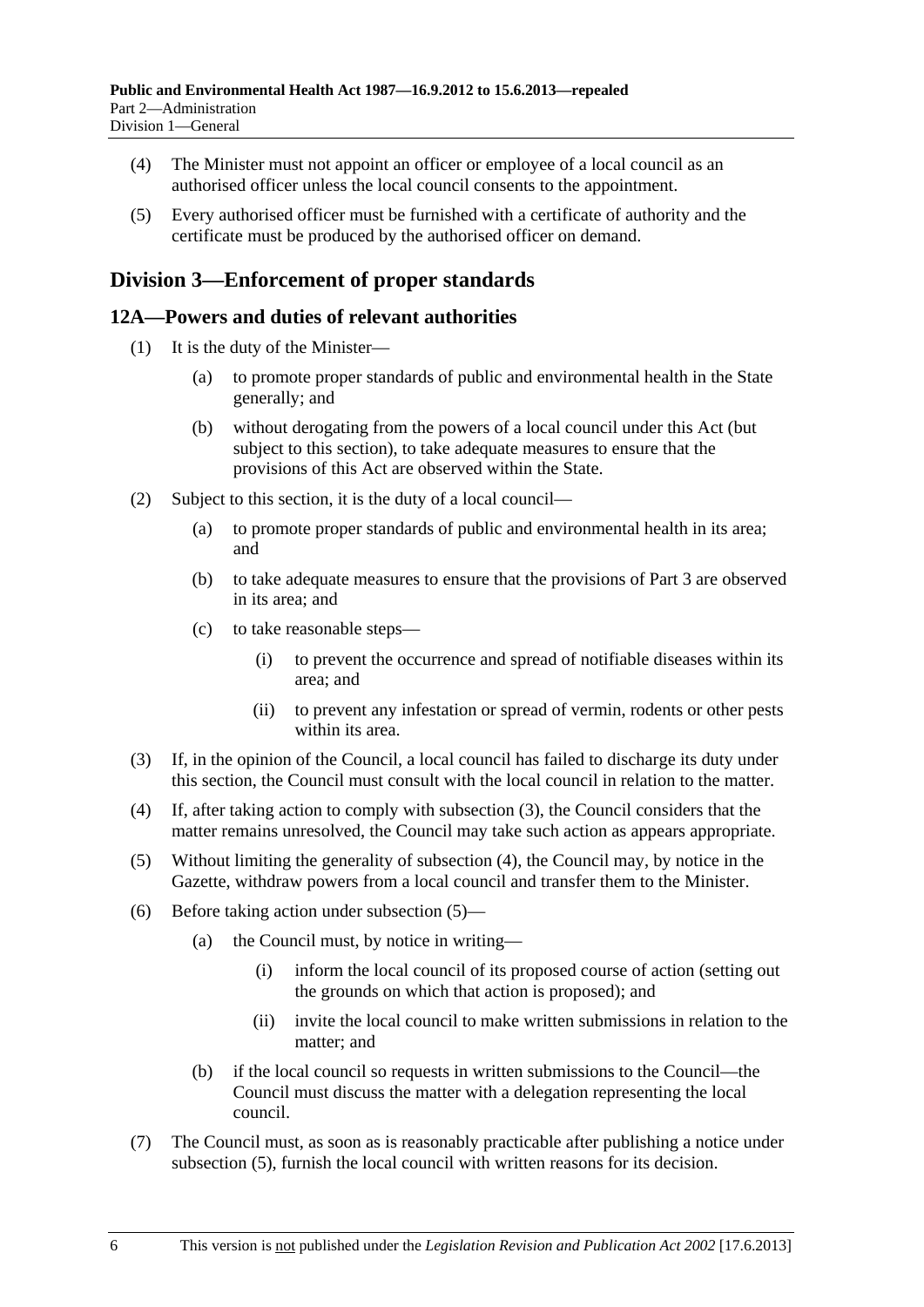- <span id="page-6-0"></span> (8) The Minister may recover as a debt costs and expenses reasonably incurred in exercising powers transferred under subsection  $(5)$  from the local council from which the powers are withdrawn.
- (9) The Council may, by subsequent notice in the Gazette, revoke a notice under [subsection \(5\).](#page-5-0)
- (10) The Minister may agree to discharge on behalf of a local council any part of its duty under [subsection \(2\).](#page-5-0)
- (11) An agreement under [subsection \(10\)](#page-6-0) may be made subject to conditions and limitations.
- (12) Where the Minister enters into an agreement under [subsection \(10\)](#page-6-0), the Minister is, to the extent contemplated by the agreement, vested with the powers of the local council in respect of which the agreement is made.
- (13) A breach of duty under this section does not give rise to any civil liability.

# **Part 3—Protection of public health**

## **Division 2—Provisions relating to sanitation, drainage etc**

## **15—Prevention of insanitary conditions on premises**

- (1) If premises are in an insanitary condition, the authority may, by notice in writing, require an owner of the premises or any other person who is apparently responsible for causing the insanitary condition or allowing the insanitary condition to occur—
	- (a) to take specified action to improve the condition of the premises; or
	- (b) to desist from a specified activity to which the condition of the premises is apparently attributable.
- (2) If residential premises are, by reason of their insanitary condition, unfit for human habitation, the authority may include in a notice under [subsection \(1\),](#page-6-0) a direction that, after a date specified in the notice, the premises must not be occupied until—
	- (a) specified action to render the premises fit for human habitation has been taken; and
	- (b) the authority is satisfied that the premises are fit for human habitation.
- (3) A person to whom a notice under [subsection \(1\)](#page-6-0) is addressed shall not, without reasonable excuse, fail to comply with the notice.

Penalty: Division 5 fine.

Expiation fee: Division 6 fee.

- (4) Where a notice under [subsection \(1\)](#page-6-0) includes a direction under [subsection \(2\),](#page-6-0) the authority must have a copy of the notice affixed to a conspicuous part of the premises to which it relates.
- (5) A person shall not, knowing that a direction exists under [subsection \(2\),](#page-6-0) occupy premises in contravention of that direction.

Penalty: Division 6 fine.

Expiation fee: Division 7 fee.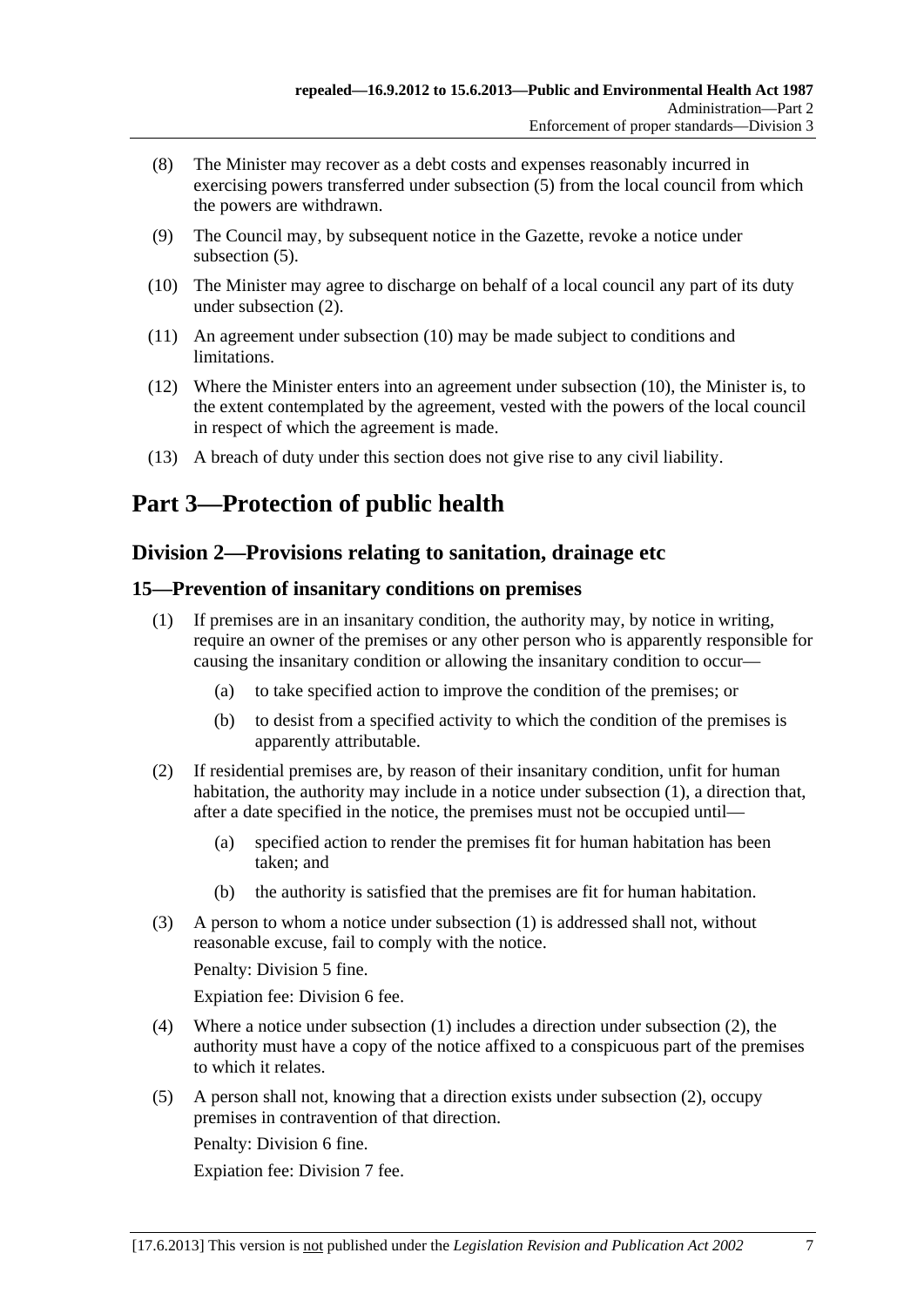<span id="page-7-0"></span> (6) The authority may, by further notice in writing, vary or revoke a notice given under this section.

## **16—Offence in relation to insanitary conditions on premises**

 (1) If premises are in an insanitary condition, any person who is responsible for causing the condition or allowing the condition to occur is guilty of an offence.

Penalty: Division 5 fine.

Expiation fee: Division 6 fee.

 (2) It is a defence to a charge for an offence against [subsection \(1\)](#page-7-0) to prove that there is a reasonable excuse for the condition of the premises.

### **17—Control of offensive activities**

- (1) If an activity—
	- (a) gives rise to a risk to health; or
	- (b) results in the emission of offensive material or odours,

the authority may, by notice in writing to the person responsible for the activity, require that person to desist from the activity or to observe requirements stipulated in the notice in relation to the carrying on of the activity.

 (2) A person who, without reasonable excuse, fails to comply with a notice under [subsection \(1\)](#page-7-0) is guilty of an offence.

Penalty: Division 5 fine.

Expiation fee: Division 6 fee.

### **18—Discharge of wastes in a public place**

- (1) A person who discharges waste into a public place is guilty of an offence. Penalty: Division 3 fine.
- (2) A person who, without lawful permission, discharges waste into premises of which he or she is not an owner is guilty of an offence.

Penalty: Division 3 fine.

- (3) The authority may, by notice in writing, require the owner to take specified action (immediately or within a period specified in the notice)—
	- (a) to prevent the discharge or potential discharge of waste from those premises into a public place or other premises; or
	- (b) to remove waste discharged by the owner into a public place or other premises.
- (4) A person to whom a notice under [subsection \(3\)](#page-7-0) is addressed shall not, without reasonable excuse, fail to comply with the notice.

Penalty: Division 3 fine.

Expiation fee: Division 6 fee.

 (5) The authority may, by further notice in writing, vary or revoke a notice given under this section.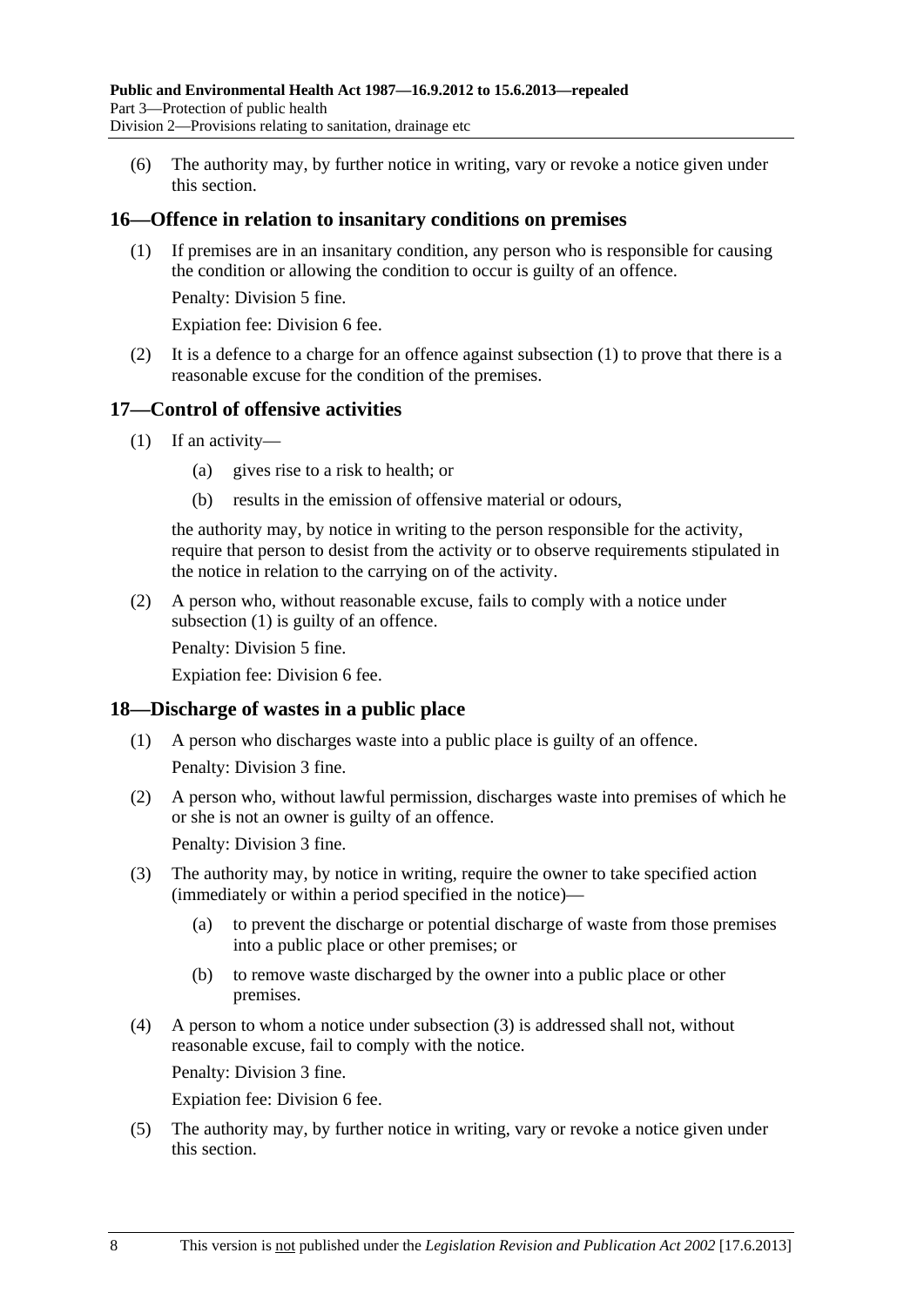## <span id="page-8-0"></span>**19—Private thoroughfare**

 (1) The owner of a private thoroughfare shall keep the thoroughfare clean and free of refuse.

Penalty: Division 6 fine.

Expiation fee: Division 7 fee.

- (2) Where the owner of a private thoroughfare fails to comply with [subsection \(1\)](#page-8-0), the authority may, by notice in writing, require the owner to take specified action to remedy the default within such time as the authority allows in the notice.
- (3) A person to whom a notice under [subsection \(2\)](#page-8-0) is addressed shall not, without reasonable excuse, fail to comply with the notice.

Penalty: Division 6 fine.

Expiation fee: Division 7 fee.

- (4) The authority may, by further notice in writing, vary or revoke a notice given under this section.
- (5) In this section—

*private thoroughfare* means a private street, road, lane, footway, alley, court or thoroughfare that the public is allowed to use.

## **20—Provision of adequate sanitation**

- (1) Where the authority is of the opinion that premises have inadequate facilities for sanitation or personal hygiene, the authority may, by notice in writing, require an owner of the premises to take such action as the authority thinks necessary, and specifies in the notice, to provide adequate facilities within such time, and in such manner, as is specified in the notice.
- (2) A person to whom a notice under [subsection \(1\)](#page-8-0) is addressed shall not, without reasonable excuse, fail to comply with the notice.

Penalty: Division 6 fine.

Expiation fee: Division 7 fee.

- (3) The authority may, by further notice in writing, vary or revoke a notice given under this section.
- (4) The owner of a building that is used as a place of public assembly shall keep the building clean and properly ventilated.

Penalty: Division 6 fine.

Expiation fee: Division 7 fee.

## **Division 3—Protection of water supplies**

## **21—Pollution of water**

 (1) A person who pollutes a water supply is guilty of an offence. Penalty: Division 1 fine.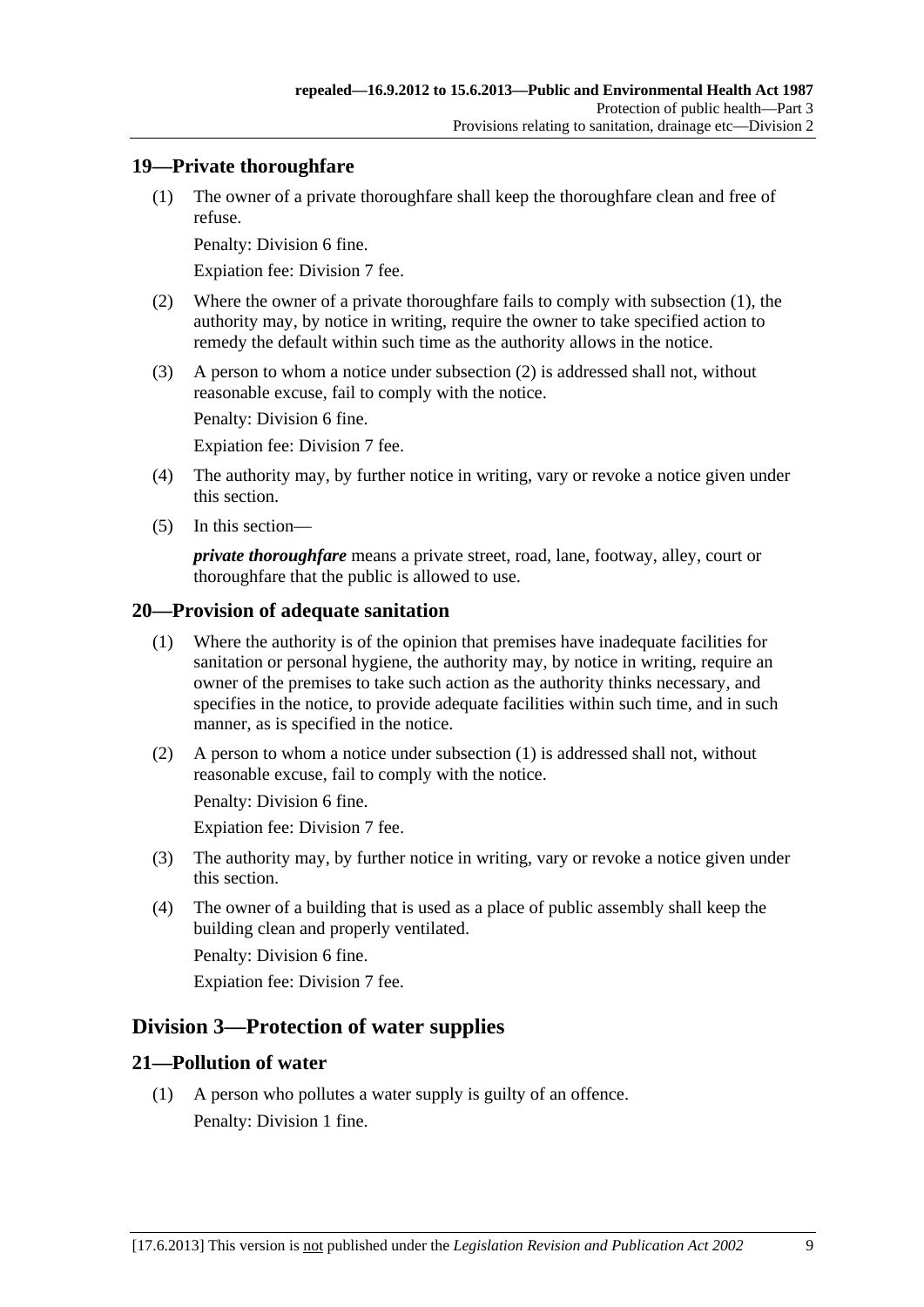- <span id="page-9-0"></span> (2) If the authority is of the opinion that a water supply may become polluted in consequence of a particular activity, the authority may, by notice in writing addressed to the person responsible for the activity, require the person—
	- (a) to take specified action to prevent pollution of the water supply within such time as the authority specifies in the notice; or
	- (b) to desist from the activity.
- (3) A person to whom a notice under [subsection \(2\)](#page-9-0) is addressed shall not, without reasonable excuse, fail to comply with the notice.

Penalty: Division 1 fine.

- (4) The authority may, by further notice in writing, vary or revoke a notice given under this section.
- (5) This section does not apply to, or in relation to—
	- (a) the pollution of water supply that is authorised by or under the *[Water](http://www.legislation.sa.gov.au/index.aspx?action=legref&type=act&legtitle=Water%20Resources%20Act%201990)  [Resources Act 1990](http://www.legislation.sa.gov.au/index.aspx?action=legref&type=act&legtitle=Water%20Resources%20Act%201990)*;
	- (b) a person in relation to the pollution of a water supply if that person is exempted by or under the *[Water Resources Act 1990](http://www.legislation.sa.gov.au/index.aspx?action=legref&type=act&legtitle=Water%20Resources%20Act%201990)* from the operation of Division 2 of Part 5 of that Act in relation to the pollution of that water supply;
	- (c) the pollution of a water supply if the pollution does not constitute an offence under the *[Water Resources Act 1990](http://www.legislation.sa.gov.au/index.aspx?action=legref&type=act&legtitle=Water%20Resources%20Act%201990)* because of a regulation under that Act declaring that the Act, or a particular provision of the Act, does not apply to, or in relation to, the water supply.

## **22—Sources of water supply may be closed**

- (1) If the authority is of the opinion that a water supply is polluted and that action is necessary under this subsection to prevent human consumption of the water, it may, by notice published in the Gazette, restrict or prohibit the taking of water from that water supply, or the use of water taken from that water supply, for human consumption.
- (2) A person, knowing that a notice has been given under [subsection \(1\),](#page-9-0) shall not, without reasonable excuse, contravene the notice.

Penalty: Division 4 fine.

 (3) The authority may, by further notice in the Gazette, vary or revoke a notice given under this section.

## **Division 4—Action on default, recovery of costs etc**

## **23—Action on default**

- (1) Where the requirements of a notice under this Part are not complied with, the authority may cause the requirements to be carried out.
- (2) A person authorised to do so by the authority may enter premises at any reasonable time for the purposes of carrying out the requirements of a notice, but shall not break into the premises unless authorised to do so by warrant of a justice.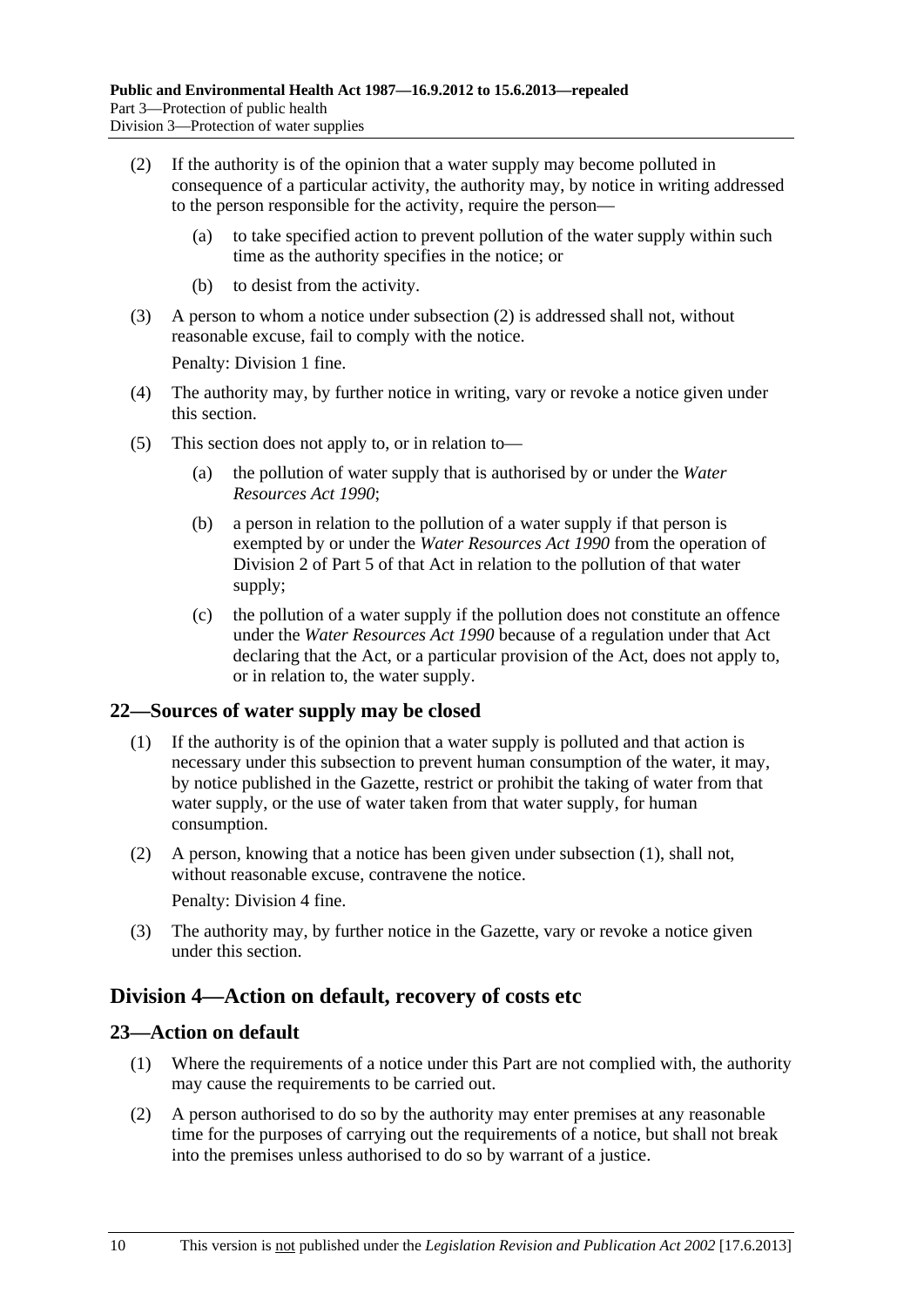- <span id="page-10-0"></span> (3) A justice may issue a warrant under [subsection \(2\)](#page-9-0) if satisfied, by affidavit or other sworn evidence, that the warrant is reasonably required in the circumstances of the case.
- (4) The authority may recover the costs and expenses reasonably incurred in exercising the powers under [subsection \(1\)](#page-9-0) from the person who failed to comply with the notice, as a debt.
- (5) Any costs and expenses reasonably incurred in exercising powers under [subsection \(1\)](#page-9-0)  in respect of land will be a charge against the land and may be recovered as if they were rates in arrear.

## **24—Recovery of costs by one person from another**

Where—

- (a) a person is required by a notice under this Part to take any action; and
- (b) the circumstances out of which the requirement arose are attributable to the act or default of another,

the person may recover the amount of the costs and expenses reasonably incurred in complying with the notice from that other person as a debt.

## **Division 5—Appeals**

## **25—Grounds for, and manner of, appeal**

- (1) A person may appeal against a requirement imposed under this Part.
- (2) An appeal under this section lies to the Council and must be instituted by a written notice of appeal setting out, in detail, the grounds of appeal.
- (3) An appeal must be instituted within 14 days of the requirement being imposed under this Part unless the Council, in its discretion, allows an extension of time for instituting the appeal.
- (4) Subject to a determination by the Council to the contrary in relation to a particular appeal, where an appeal has been instituted, the requirement appealed against is suspended until the appeal has been determined or withdrawn.
- (5) An appeal under this section is to be conducted as a full review of the matter to which the appeal relates.
- (6) An appeal under this section must be dealt with as expeditiously as possible.

## **26—Constitution of special committee**

- (1) An appeal will be heard and determined by a review committee, constituted by the Council, consisting of—
	- (a) the member of the staff of the Department appointed to the Council (who will preside); and
	- (b) one of the members of the Council who were appointed on the nomination of the Local Government Association of South Australia; and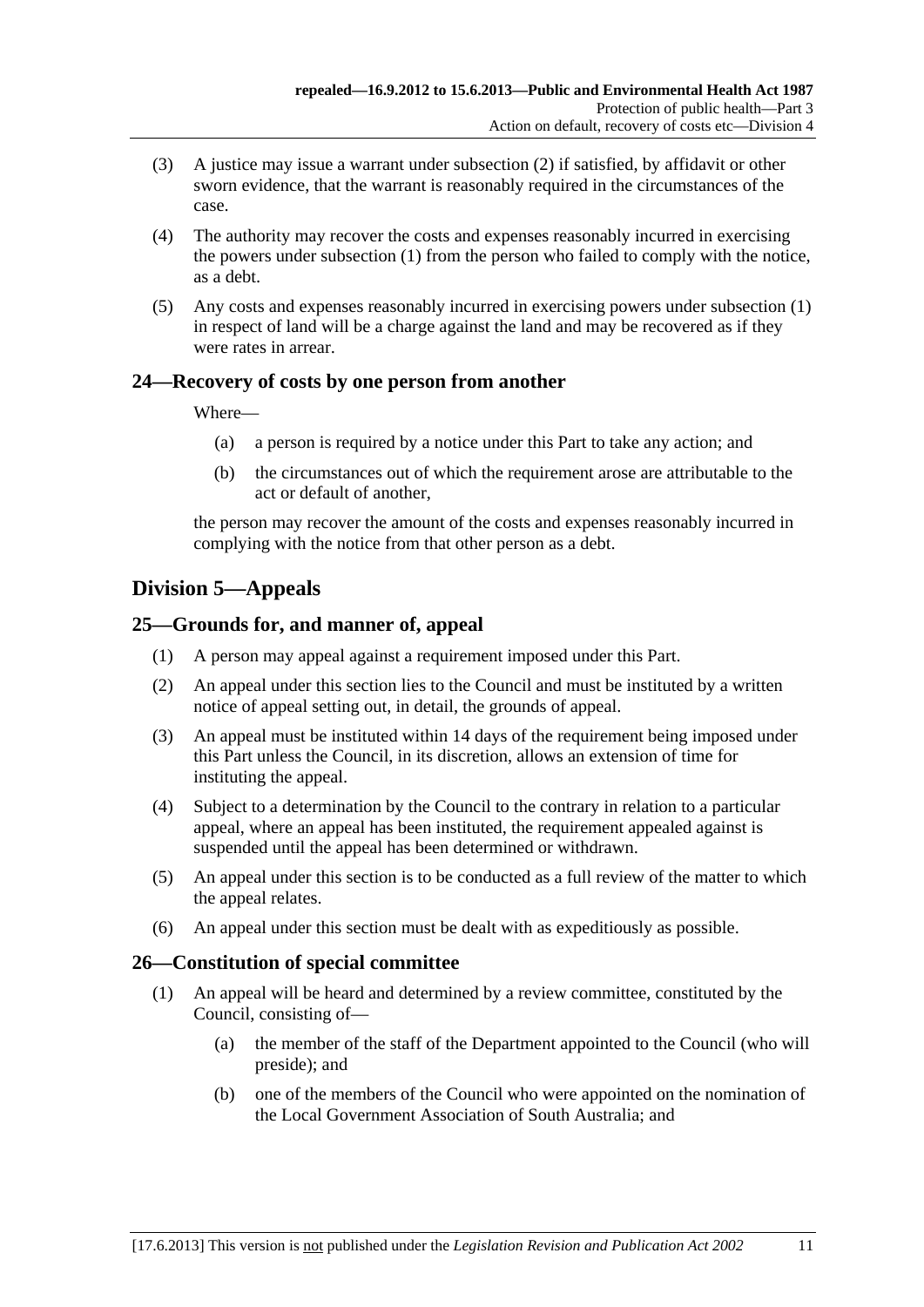- <span id="page-11-0"></span> (c) either one of the members of the Council who were appointed on the nomination of the Minister on account of their qualifications and experience in public and environmental health or the member of the Council appointed on the nomination of the Australian Institute of Health Surveyors (South Australian Division).
- (2) A decision in which two members of a review committee concur is a decision of the Council and takes effect without further action by the Council.

### **27—Proceedings of review committee**

- (1) For the purposes of dealing with an appeal, a review committee may adopt such procedures as it thinks appropriate.
- (2) A party is entitled to appear personally or, with leave of the committee, by representative, in proceedings before a review committee.
- (3) A review committee may proceed to determine an appeal in the absence of a party if the party has had notice of the time and place of the proceedings and fails to appear.
- (4) In any proceedings before a review committee, the review committee is not bound by the rules of evidence but may inform itself upon any matter relating to the proceedings in such manner as it thinks fit.

## **28—Determination of an appeal**

Upon hearing an appeal, a review committee may—

- (a) revoke the requirement appealed against and, where appropriate, discharge any notice given to the appellant;
- (b) substitute any requirement or notice that could have been made or given in the first instance;
- (c) dismiss the appeal;
- (d) refer the matter back to the authority for re-consideration;
- (e) make an order for costs;
- (f) make any ancillary order that the committee thinks fit.

### **29—Further appeal**

- (1) A right of appeal exists to the Administrative and Disciplinary Division of the District Court against a decision of the Council under this Division.
- (1a) An appeal must be instituted within 14 days of the decision of the Council.

## **Part 5—Miscellaneous**

### **38—Inspections etc**

- (1) An authorised officer may, for purposes connected with the exercise, performance or discharge of any power, function or duty under this Act—
	- (a) at any reasonable time, enter or inspect any premises or vehicle; and
	- (b) during the course of the inspection of any premises or vehicle—
		- (i) ask questions of any person found in the premises or vehicle; and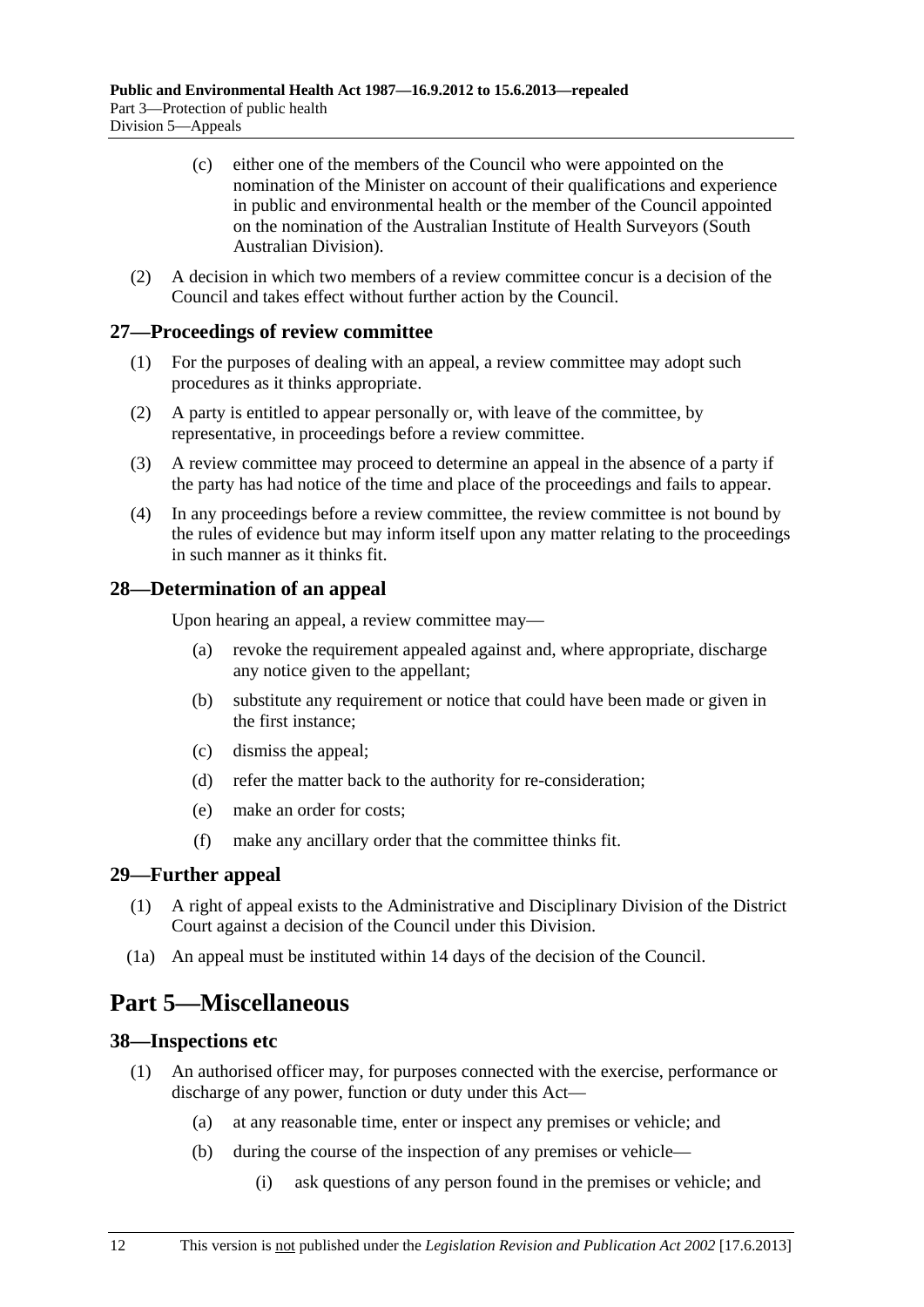- <span id="page-12-0"></span>(ii) inspect any article or substance found in the premises or vehicle; and
- (iii) take and remove samples of any substance found in the premises or vehicle; and
- (iv) require any person to produce any plans, specifications, books, papers or documents; and
- (v) examine, copy and take extracts from any plans, specifications, books, papers or documents; and
- (vi) take photographs, films or video recordings; and
- (vii) take measurements, make notes and carry out tests; and
- (viii) remove any article that may constitute evidence of the commission of an offence against this Act; and
- (c) require any person to answer any question that may be relevant to—
	- (i) ascertaining whether the person is suffering from a notifiable disease; or
	- (ii) the administration or enforcement of this Act.
- (2) In the exercise of powers under [subsection \(1\)](#page-11-0), an authorised officer may be accompanied by such assistants as may be necessary or desirable in the circumstances.
- (2a) An authorised officer may use force to enter any premises or vehicle—
	- (a) on the authority of a warrant issued by a magistrate; or
	- (b) if the officer believes, on reasonable grounds, that the circumstances require immediate action to be taken.
- (2b) A magistrate must not issue a warrant under [subsection \(2a\)](#page-12-0) unless satisfied, on information given on oath—
	- (a) that there are reasonable grounds to suspect that an offence against this Act has been, is being, or is about to be, committed; or
	- (b) that the warrant is reasonably required in the circumstances.
- (3) Where an authorised officer is inspecting premises or a vehicle under this section, the person in charge of the premises or vehicle shall provide such assistance as the authorised officer reasonably requires to facilitate the inspection.
- (4) A person who—
	- (a) hinders or obstructs an authorised officer, or a person assisting an authorised officer, in the exercise of a power under this section; or
	- (b) having been asked a question under this section, does not answer the question to the best of his or her knowledge, information and belief; or
	- (c) being the person in charge of premises or a vehicle subject to an inspection and having been required to provide reasonable assistance to facilitate the inspection, refuses or fails to provide such assistance,

is guilty of an offence.

Penalty: Division 6 fine.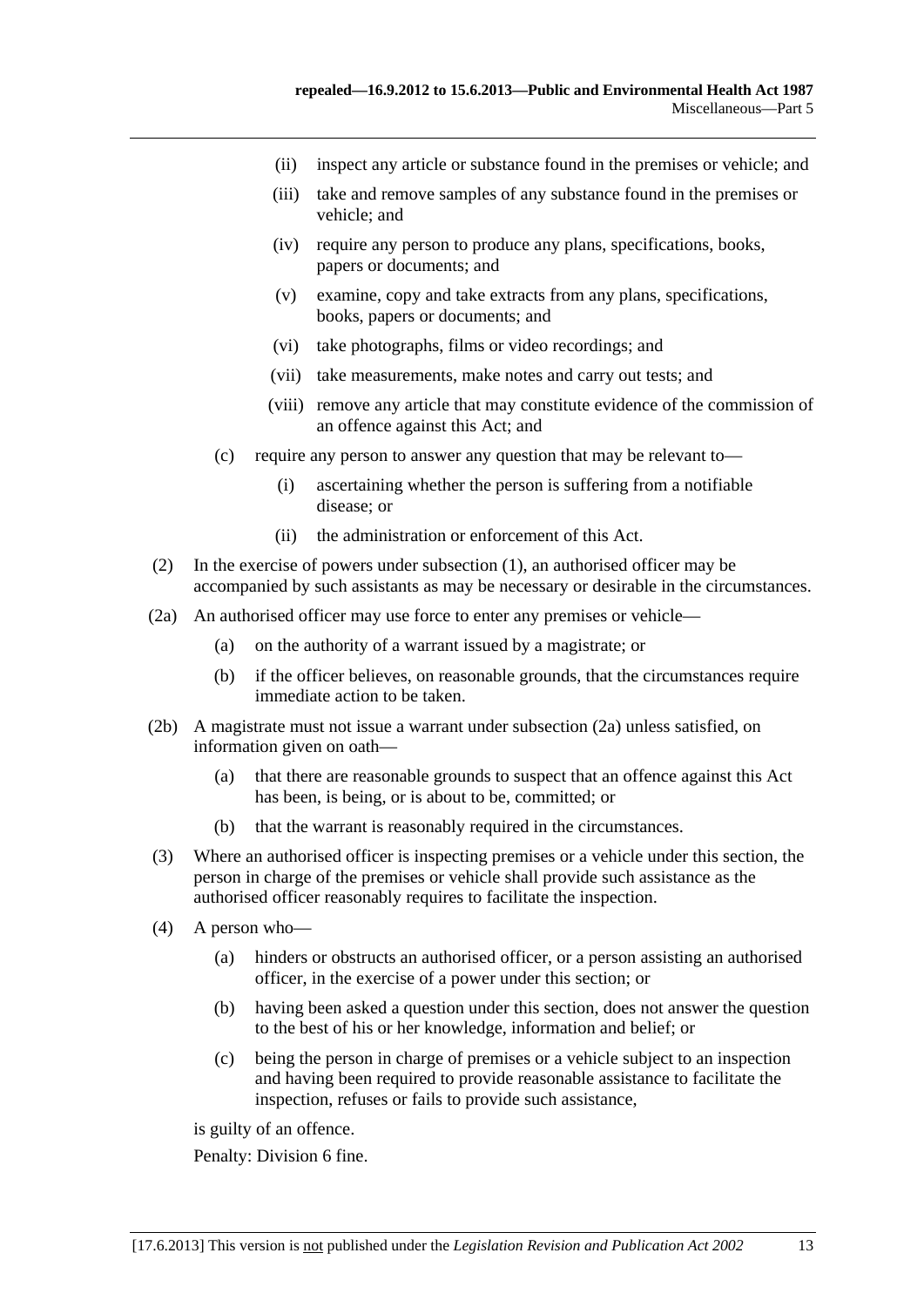<span id="page-13-0"></span> (5) A person is not required to answer a question under this section if the answer would tend to incriminate him or her.

## **39—Councils may appoint officers of health**

A local council may appoint a person to act as the officer of health for its area.

### **41—Power to require information**

- (1) The Minister, the Chief Executive or a local council may require a person to furnish such information relating to public or environmental health as may be reasonably required for the purposes of this Act.
- (2) Subject to [subsection \(3\),](#page-13-0) a person who fails to comply with a requirement under [subsection \(1\)](#page-13-0) is guilty of an offence.

Penalty: Division 6 fine.

Expiation fee: Division 7 fee.

- (3) A person is not required to furnish information under [subsection \(1\)](#page-13-0) if the information would tend to incriminate him or her.
- (4) A person who furnishes information under this section cannot, by virtue of doing so, be held to have breached any law or any principle of professional ethics.

### **42—Confidentiality**

Where a person, in the course of official duties, obtains—

- (a) medical information relating to another; or
- (b) information the disclosure of which would involve the disclosure of information relating to the personal affairs of another,

the person shall not intentionally disclose that information unless—

- (c) the disclosure is made in the course of official duties; or
- (d) the disclosure is made with the consent of the other person; or
- (e) the disclosure is required by a court or tribunal constituted by law.

Penalty: Division 6 fine.

### **42A—Provision of certain information**

- (1) This section applies to a person employed or engaged by the State for the purpose of—
	- (a) monitoring public health in the State; or
	- (b) investigating public health problems within the State; or
	- (c) assessing and improving the quality of public health in the State.
- (2) The Governor may, by instrument in writing, authorise a person to whom this section applies to have access to confidential information relating to the performance of any function referred to in [subsection \(1\).](#page-13-0)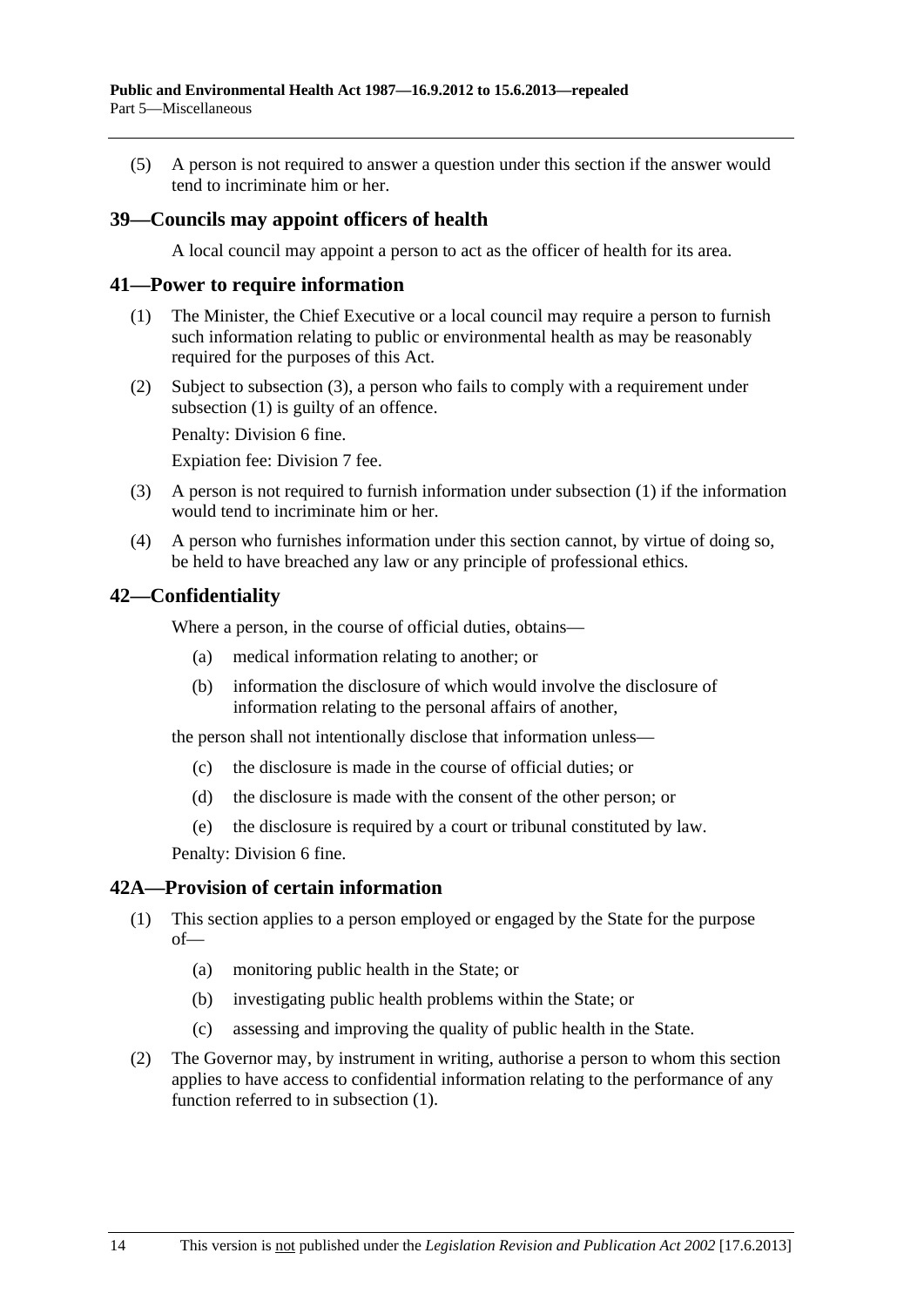- <span id="page-14-0"></span> (3) Confidential information may be disclosed to a person authorised under [subsection \(2\),](#page-13-0) and to any person providing technical, administrative or secretarial assistance to that person, without breach of any law or any principle of professional ethics.
- (4) A person must not disclose confidential information obtained directly or indirectly pursuant to this section unless—
	- (a) the disclosure is made in the course of official duties; or
	- (b) the disclosure is made with the consent of the person to whom the information relates; or
	- (c) the disclosure is required by a court or tribunal constituted by law.

Penalty: Division 6 fine.

(5) In this section—

#### *confidential information* means—

- (a) medical information; or
- (b) information relating to a person's personal affairs.

### **43—Manner of giving notice**

A notice required or authorised by this Act may be given or served—

- (a) personally; or
- (b) by post; or
- (c) if the notice relates to premises and is to be served on an owner of those premises—by affixing the notice to a conspicuous part of the premises.

### **43A—Person infested with vermin must prevent transmission to others**

 (1) A person infested with vermin must take all reasonable measure to prevent transmission of the vermin to others.

Penalty: Division 9 fine.

 (2) If a child is infested with vermin, a parent of the child must take all reasonable measures to prevent transmission of the vermin to others. Penalty: Division 9 fine.

## **44—Reporting**

- (1) Every local council shall, on or before the thirtieth day of September in each year, submit to the Council a report on the work of the local council under this Act during the financial year ending on the thirtieth day of June in that year, and the report must include, in respect of that financial year—
	- (a) a report on the standard of public and environmental health in the local council's area;
	- (b) details of the measures that the local council has taken under [Part 3.](#page-6-0)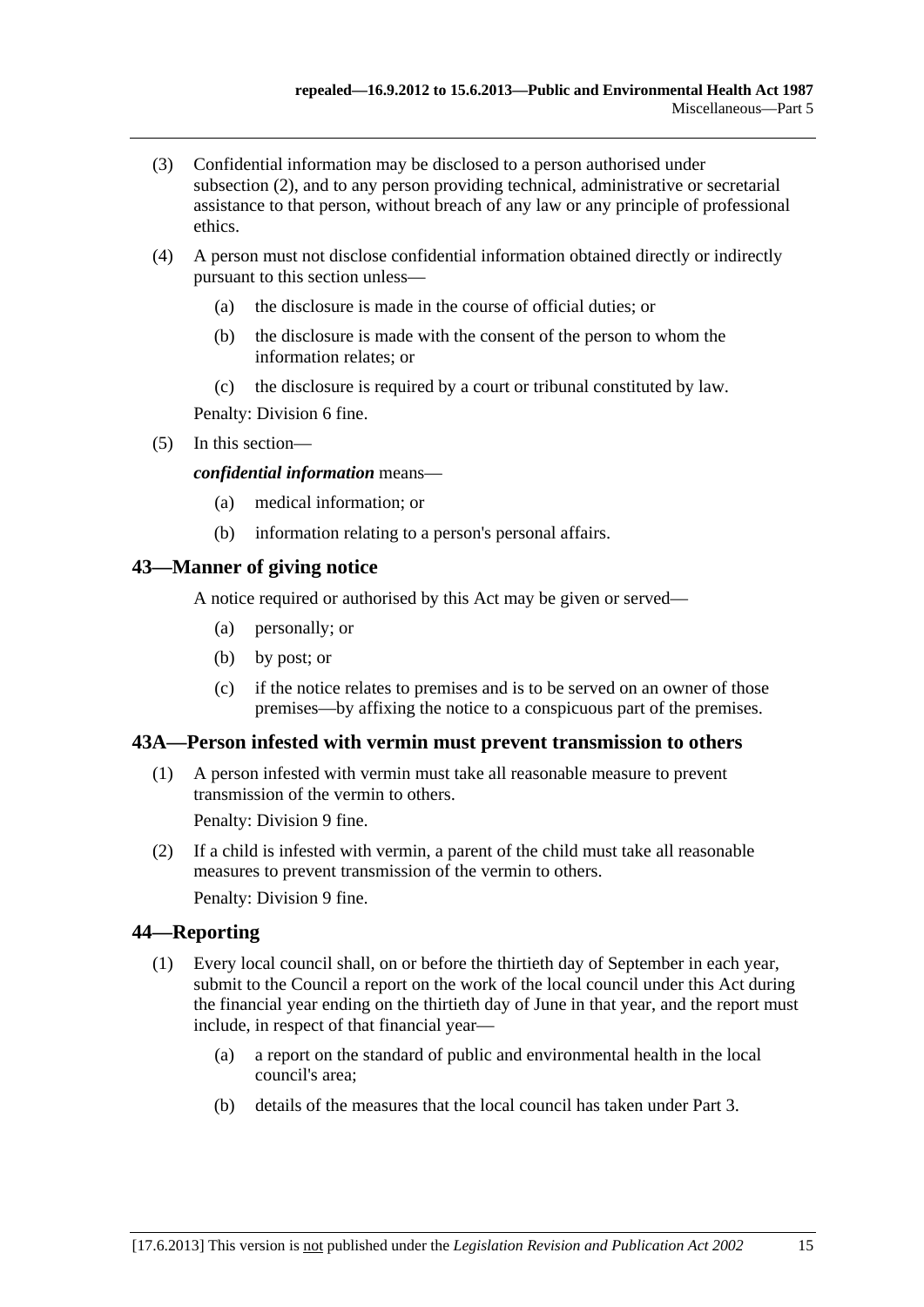- <span id="page-15-0"></span> (2) The Council shall, on or before the thirtieth day of October in each year, submit to the Minister—
	- (a) a report on the work of the Council under this Act during the financial year ending on the thirtieth day of June in that year; and
	- (b) a copy of each report of a local council submitted to the Council under subsection  $(1)$ .
- (3) The Department shall, on or before the thirty-first day of December in each year, submit to the Minister a report on the operation of this Act during the financial year ending on the thirtieth day of June in that year, and the report must include, in respect of that financial year a report on the standard of public and environmental health in the State generally.
- (4) The Minister shall within 12 sitting days after the receipt of the two reports under [subsection \(3\)](#page-15-0), cause a copy of each report to be laid before each House of Parliament.

## **45—Offences**

- (1) Subject to [subsection \(1a\),](#page-15-0) an offence against this Act is a summary offence.
- (1a) An offence against this Act for which the maximum penalty prescribed by this Act is a division 1 fine is a minor indictable offence.
- (2) Proceedings for an offence against this Act cannot be commenced except upon the complaint of—
	- (a) an authorised officer; or
	- (b) a member of the staff of the Department; or
	- (c) the chief executive officer of a local council; or
	- (d) a member of the police force; or
	- (e) a person acting on the written authority of the Minister.
- (2a) An apparently genuine document purporting to be under the hand of the Minister and to authorise the commencement of proceedings under this Act must be accepted in legal proceedings, in the absence of proof to the contrary, as proof of an authorisation under [subsection \(2\)\(e\)](#page-15-0).
- (3) Proceedings for an offence against this Act must be commenced within one year after the date on which the offence is alleged to have been committed.
- (4) Where a person is convicted of an offence against this Act and after that conviction the act or omission of the person that constituted the offence continues, that person is guilty of a separate and further offence in respect of each day during which the act or omission continues.

Penalty: Division 10 fine for each separate and further offence.

### **46—Offences by bodies corporate**

Where a body corporate is guilty of an offence against this Act, each director of the body corporate is guilty of an offence and liable to the same penalty as is prescribed for the principal offence unless it is proved that the director could not by the exercise of reasonable diligence have prevented the commission of the offence by the body corporate.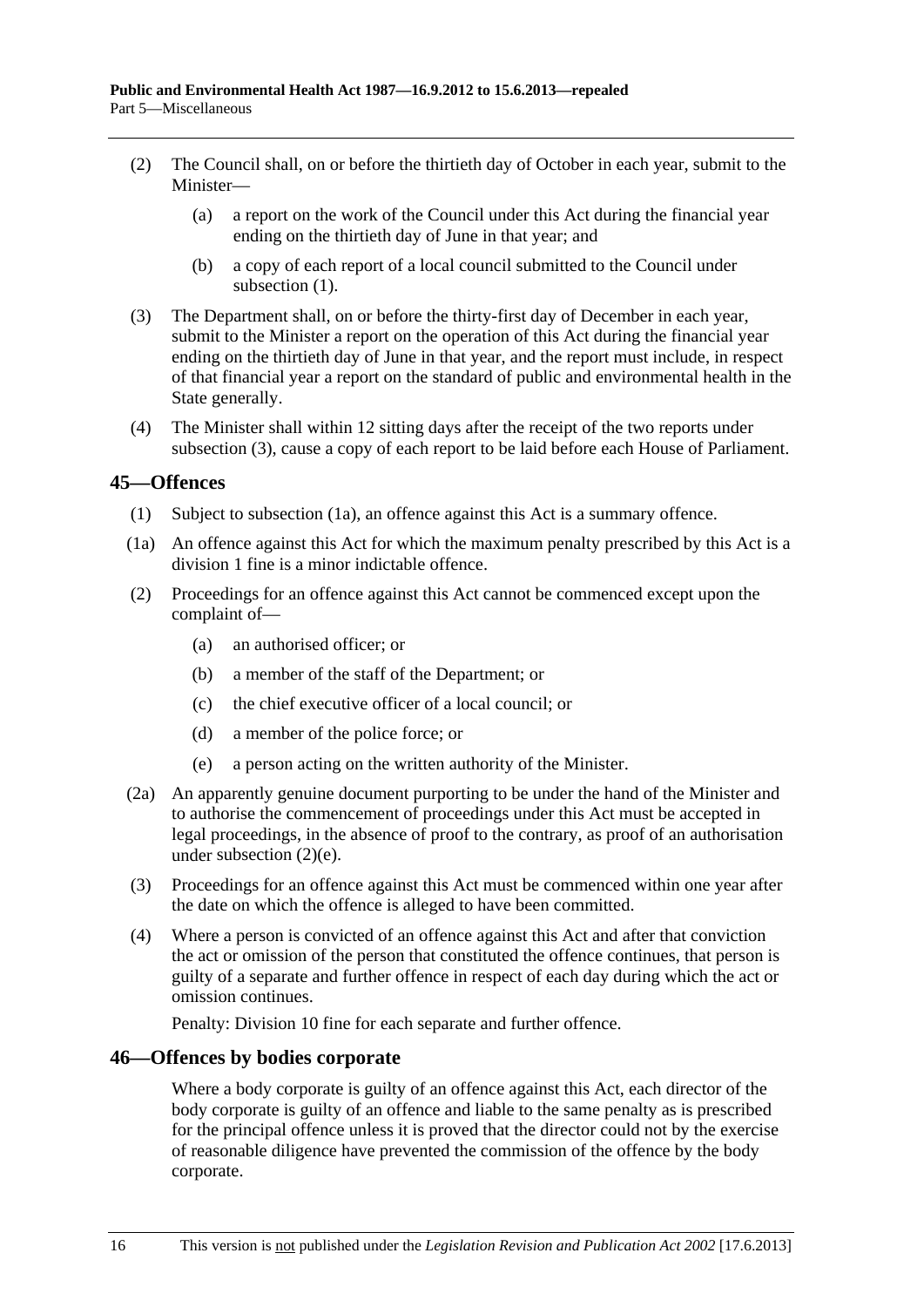## <span id="page-16-0"></span>**47—Regulations**

- (1) The Governor may make such regulations as are contemplated by this Act or as are necessary or expedient for the purposes of this Act.
- (2) Without limiting the generality of [subsection \(1\),](#page-16-0) those regulations may—
	- (a) provide for the removal or destruction of any object or substance that creates a risk to public health;
	- (b) prohibit, restrict or regulate the manufacture, possession or use of substances that may create a risk to public health;
	- (c) prohibit or restrict the construction of premises that may create a risk to public health;
	- (d) prohibit or regulate the keeping of animals of a particular class;
	- (e) authorise or require the taking of specified measures to prevent the occurrence or spread of any notifiable disease;
	- (f) require the furnishing of reports to the Chief Executive relating to notifiable diseases;
	- (fa) provide for such matters as are necessary in consequence of conditions directly or indirectly caused by an emergency declared to be a public health incident or public health emergency under this Act;
	- (g) regulate the construction, installation, maintenance and operation, and provide for the inspection, of swimming pools, spa pools, waterslides, wave pools or any other similar structure designed for human use;
	- (h) prescribe standards that must be observed in relation to the installation and operation of waste control systems;
	- (ha) regulate the construction, installation, maintenance, alteration and operation of waste control systems;
	- (hb) provide for the inspection and testing of waste control systems;
	- (hc) require the provision of technical reports or other forms of information in relation to any waste control system, or any proposed waste control system;
	- (i) provide for the provision of returns and information to the Minister, the Chief Executive or the Council by prescribed persons or persons of prescribed classes;
	- (j) on the recommendation of the Council, prescribe guidelines to assist local councils in the administration of this Act;
	- (k) prescribe fees and expenses in connection with any matter arising under this Act, which may be of varying amounts according to factors prescribed in the regulations or determined by the Minister from time to time and published in the Gazette;
	- (ka) provide for the payment and recovery of prescribed fees and expenses;
	- (kb) empower or require the Minister or local council to refund, reduce or remit any fee payable under this Act;
	- (l) prescribe forms for the purposes of this Act;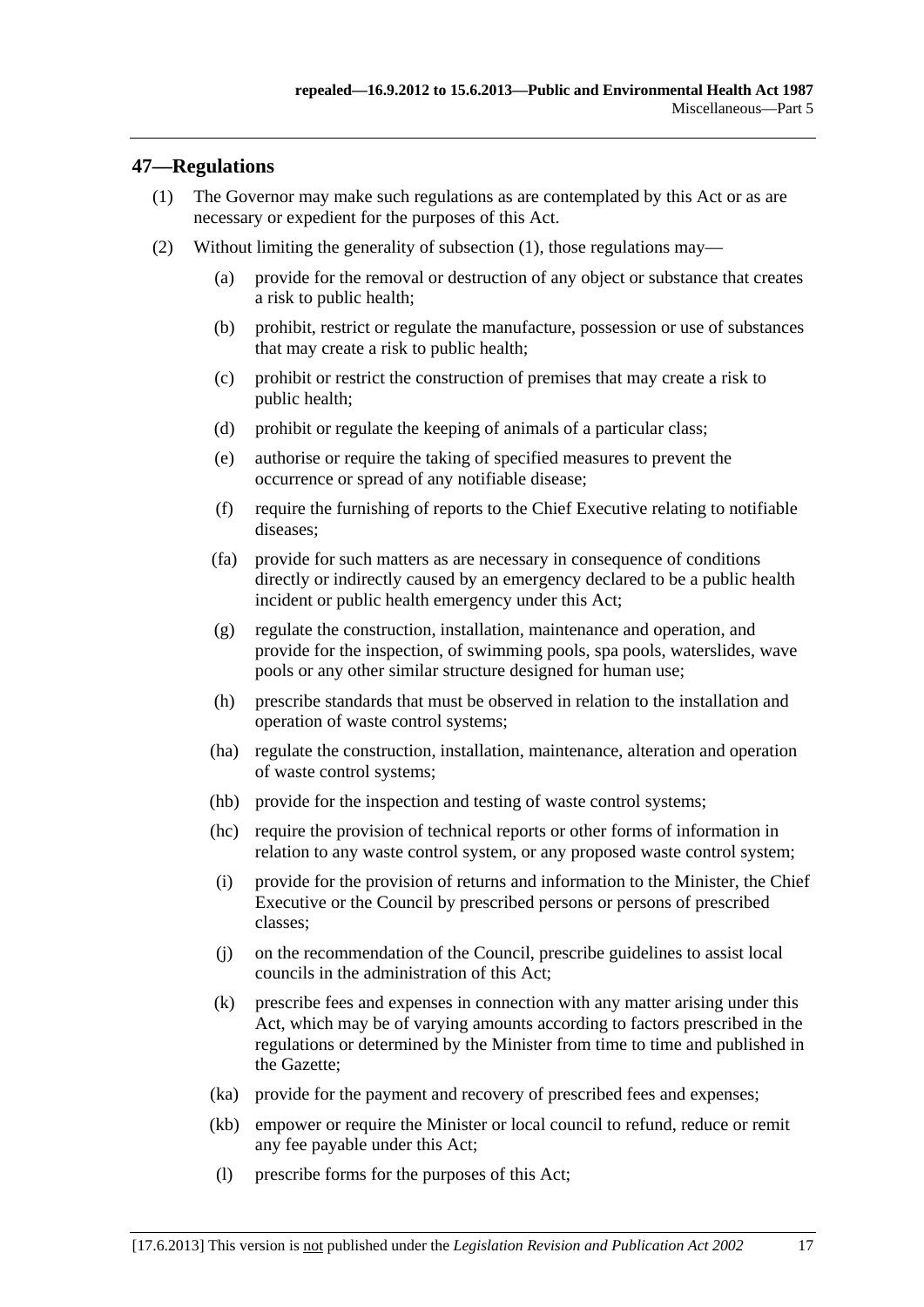- (la) regulate the requirements and prescribe information that must be provided in connection with any application made for the purposes of this Act;
- (m) exempt, either absolutely or subject to prescribed conditions or limitations—
	- (i) persons or classes of persons;
	- (ii) areas of the State,

from this Act or specified provisions of this Act;

- (n) prescribe penalties not exceeding a division 6 fine for breach of any regulation.
- (3) Regulations made under [subsection \(2\)\(d\)](#page-16-0) in relation to the keeping of animals may provide for—
	- (a) the nature and condition of land or buildings in which the animals may be kept;
	- (b) the inspection of any place where the animals are kept;
	- (c) the maximum number of animals that may be kept per unit area;
	- (d) the storage of animal food;
	- (e) the control of vermin;
	- (f) the disposal of wastes.
- (4) A regulation may not be made under [subsection \(2\)\(d\)](#page-16-0) unless the Governor is satisfied—
	- (a) that the regulation is reasonably necessary to prevent the transmission of disease from the animals to humans or to prevent insanitary conditions; and
	- (b) that there has been reasonable consultation with the persons who would be directly affected by the regulation, or with their representatives.
- (5) The regulations may adopt, wholly or partially and with or without modification—
	- (a) a code or standard relating to matters in respect of which regulations may be made under this Act; or
	- (b) an amendment to such a code or standard.
- (6) Any regulations adopting a code or standard, or an amendment to a code or standard, may contain such incidental, supplementary and transitional provisions as appear to the Governor to be necessary.
- (7) The regulations or a code or standard adopted by the regulations may—
	- (a) refer to or incorporate, wholly or partially and with or without modification, a standard or other document prepared or published by a prescribed body, either as in force at the time the regulations are made or as in force from time to time; and
	- (b) be of general or limited application; and
	- (c) make different provision according to the persons, things or circumstances to which they are expressed to apply; and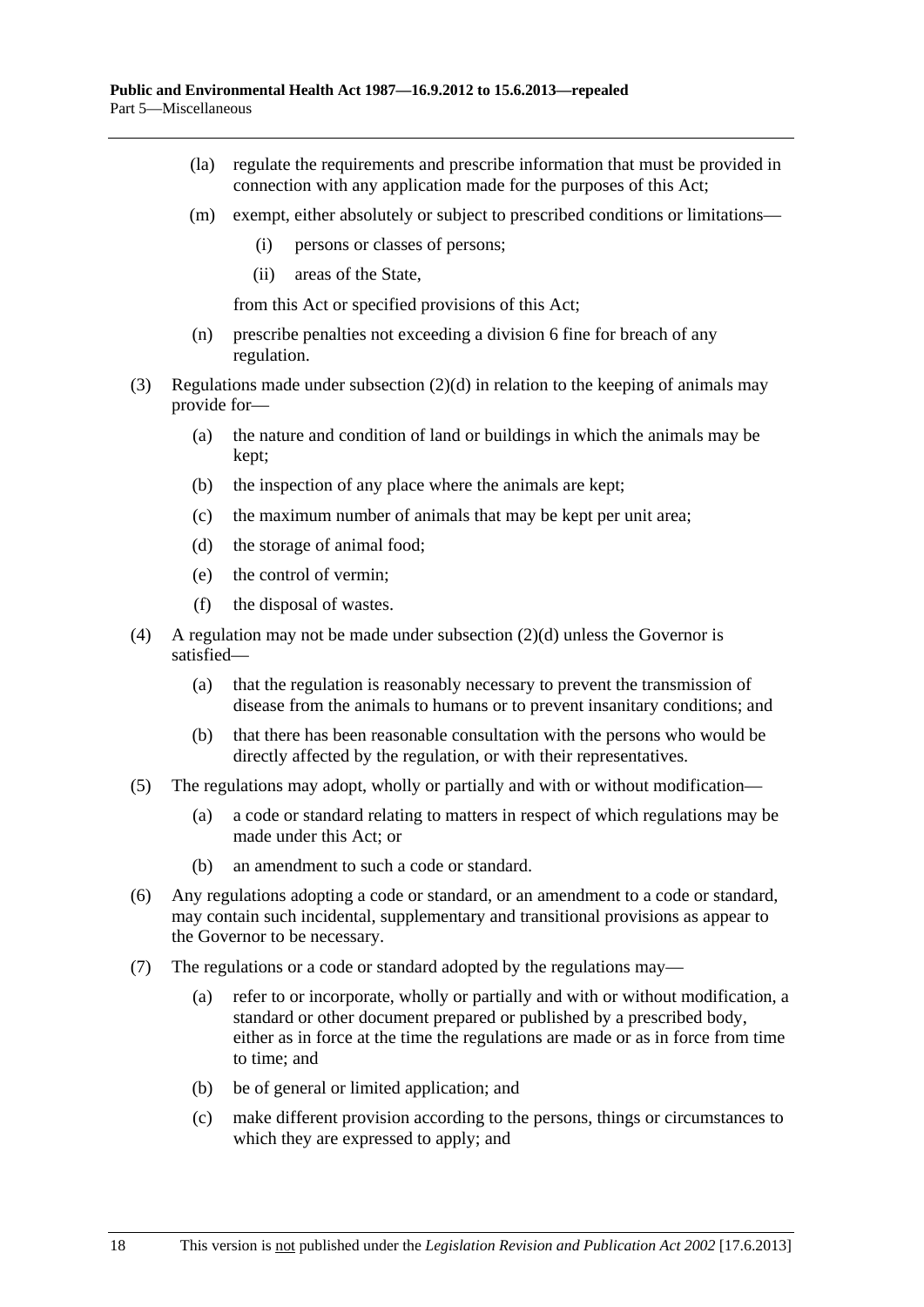- <span id="page-18-0"></span> (d) provide that any matter or thing is to be determined, dispensed with, regulated or prohibited according to the discretion of the Minister, the Chief Executive or a local council.
- (8) Where—
	- (a) a code or standard is adopted by the regulations; or
	- (b) the regulations, or a code or standard adopted by the regulations, refers to a standard or other document prepared or published by a prescribed body,

then—

- (c) a copy of the code, standard or other document must be kept available for inspection by members of the public, without charge and during normal office hours, at an office or offices specified in the regulations; and
- (d) in any legal proceedings, evidence of the contents of the code, standard or other document may be given by production of a document purporting to be certified by or on behalf of the Minister as a true copy of the code, standard or other document; and
- (e) the code, standard or other document has effect as if it were a regulation made under this Act.

## **Schedule 3—Repeal of certain Acts and transitional provisions**

## **1—Repeal of certain Acts**

(1) The following Acts are repealed:

The *[Health Act 1935](http://www.legislation.sa.gov.au/index.aspx?action=legref&type=act&legtitle=Health%20Act%201935)*

The *[Noxious Trades Act 1943](http://www.legislation.sa.gov.au/index.aspx?action=legref&type=act&legtitle=Noxious%20Trades%20Act%201943)*

The *[Venereal Diseases Act 1947](http://www.legislation.sa.gov.au/index.aspx?action=legref&type=act&legtitle=Venereal%20Diseases%20Act%201947)*.

- (2) The Governor may, by proclamation, suspend the repeal of specified provisions of the *[Health Act 1935](http://www.legislation.sa.gov.au/index.aspx?action=legref&type=act&legtitle=Health%20Act%201935)* until a subsequent day fixed in the proclamation, or a day to be fixed by subsequent proclamation.
- 2 The following transitional provisions apply in relation to the repeal of the *[Health](http://www.legislation.sa.gov.au/index.aspx?action=legref&type=act&legtitle=Health%20Act%201935)  [Act 1935](http://www.legislation.sa.gov.au/index.aspx?action=legref&type=act&legtitle=Health%20Act%201935)*:
	- (a) a proclamation made by the Governor under the *[Health Act 1935](http://www.legislation.sa.gov.au/index.aspx?action=legref&type=act&legtitle=Health%20Act%201935)* declaring a disease to be an infectious disease or a notifiable disease and in force immediately before the repeal of the provisions of that Act providing for the making of the proclamation shall be deemed to be a prescription under this Act that the disease is a notifiable disease; and
	- (b) a resolution passed by a local board of health under the *[Health Act 1935](http://www.legislation.sa.gov.au/index.aspx?action=legref&type=act&legtitle=Health%20Act%201935)*, and in force immediately before the repeal of the provisions of that Act providing for the passing of the resolution shall be deemed to be a resolution passed pursuant to this Act by the local council that constituted that local board; and
	- (c) where a county board of health was in existence immediately before the repeal of those provisions of the *[Health Act 1935](http://www.legislation.sa.gov.au/index.aspx?action=legref&type=act&legtitle=Health%20Act%201935)*, that provide for county boards of health, the assets and liabilities of the county board shall be divided—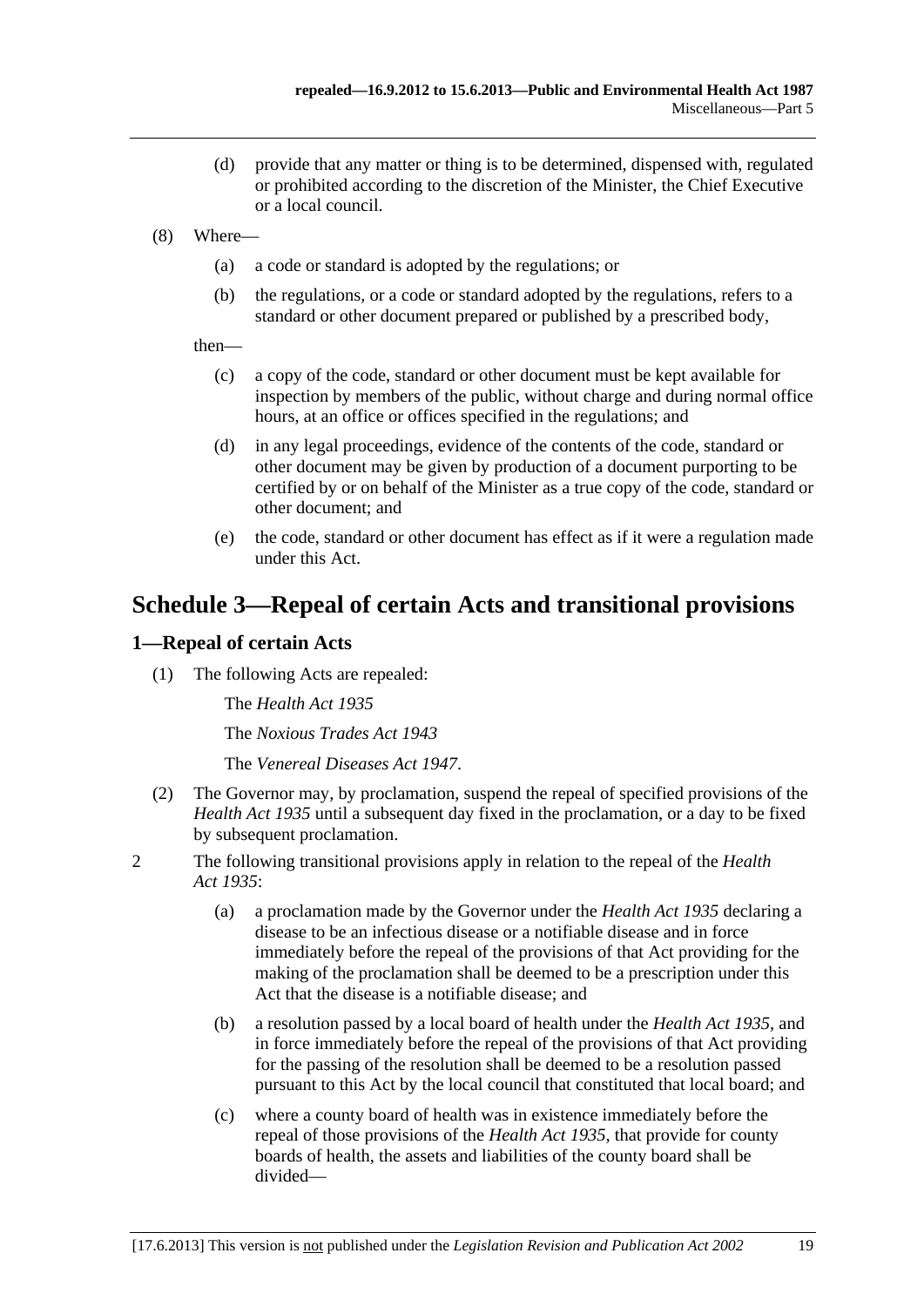- (i) by agreement, between the local councils in respect of which the county board was constituted; or
- (ii) if agreement cannot be reached by those local councils, according to the directions of the Minister of Local Government; and
- (d) all actions and proceedings which but for the repeal of provisions of the *[Health Act 1935](http://www.legislation.sa.gov.au/index.aspx?action=legref&type=act&legtitle=Health%20Act%201935)*, could have been taken or commenced by an authorised officer or local board of health may be taken or commenced by an authorised officer or a local council; and
- (e) all actions and proceedings which before the repeal of provisions of the *[Health Act 1935](http://www.legislation.sa.gov.au/index.aspx?action=legref&type=act&legtitle=Health%20Act%201935)*, had been taken or commenced by an authorised officer or local board of health under that Act may be continued in all respects by the authorised officer or a local council; and
- (f) the Council may require a local council to provide a report (in a form approved by the Council) on the sanitary condition of its area immediately before the repeal of any of the provisions of the *[Health Act 1935](http://www.legislation.sa.gov.au/index.aspx?action=legref&type=act&legtitle=Health%20Act%201935)*.
- 3 The *[Acts Interpretation Act 1915](http://www.legislation.sa.gov.au/index.aspx?action=legref&type=act&legtitle=Acts%20Interpretation%20Act%201915)* shall, except to the extent of any inconsistency with the provisions of this Schedule, apply to the repeal of the Acts referred to in [clause 1.](#page-18-0)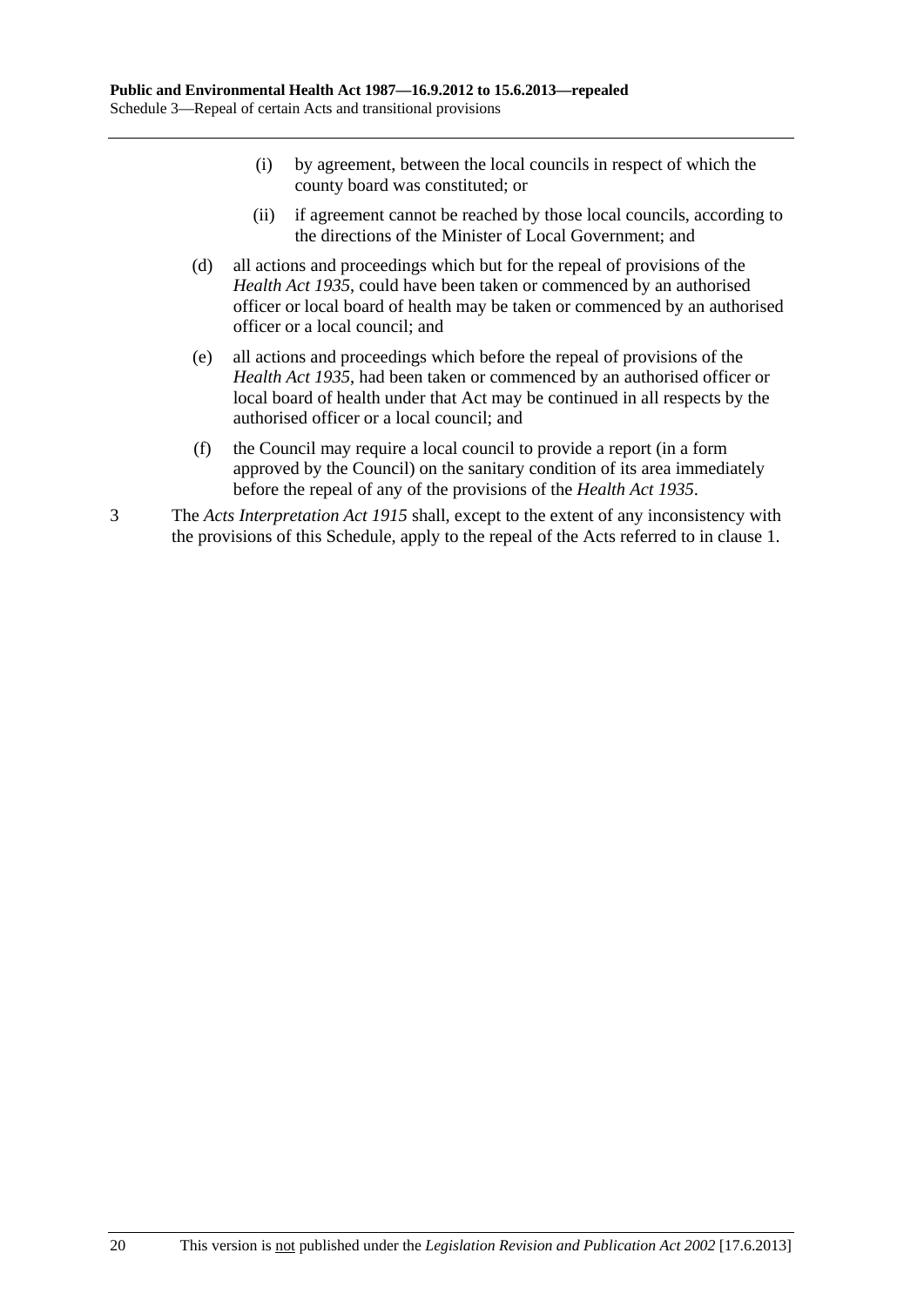# <span id="page-20-0"></span>**Legislative history**

## **Notes**

- Please note—References in the legislation to other legislation or instruments or to titles of bodies or offices are not automatically updated as part of the program for the revision and publication of legislation and therefore may be obsolete.
- Earlier versions of this Act (historical versions) are listed at the end of the legislative history.
- For further information relating to the Act and subordinate legislation made under the Act see the Index of South Australian Statutes or www.legislation.sa.gov.au.

## **Repeal of Act**

The *Public and Environmental Health Act 1987* was repealed by Sch 1 (cl 11) of the *South Australian Public Health Act 2011* on 16.6.2013.

## **Repeal of Act**

This Act was repealed by Sch 1 (cl 11) of the *South Australian Public Health Act 2011* on 23.2.2012. However, the repeal of Parts 1, 2 (other than Division 2), 3—5 and Schs 1—3 was suspended until a day to be fixed by proclamation (see Gazette 23.2.2012 p 840).

Section 7A, Parts 4, 4A and Schs 1, 2 were repealed on 16.9.2012 (see Gazette 30.8.2012 p 3945).

Parts 1, 2 (other than Div 1 (s 7A) & Div 2), 3, 5 and Sch 3 were repealed on 16.6.2013 (see Gazette 14.6.2013 p 2573).

## **Principal Act and amendments**

| Year   | - No | Title                                                                 | Assent     | Commencement                                                                                                                                                                                                                                                                                                                                                                                                             |
|--------|------|-----------------------------------------------------------------------|------------|--------------------------------------------------------------------------------------------------------------------------------------------------------------------------------------------------------------------------------------------------------------------------------------------------------------------------------------------------------------------------------------------------------------------------|
| 1987   | 36   | <b>Public and Environmental Health</b><br>Act 1987                    | 23.4.1987  | 7.12.1989 (Gazette 7.12.1989 p1700)<br>except ss 7, 13-29, 39, 44, Sch 3<br>$(cl 2(b), (c) \& (f))$ and the repeal of the<br><i>Noxious Trades Act 1943</i> —1.7.1991<br>(Gazette 6.6.1991 $p1774$ ) and except the<br>repeal of Pt 9AA of the Health<br>Act 1935-10.3.1995 (Gazette<br>$8.12.1994 \, p1943$ ) and except the repeal<br>of the remainder of the Health<br>Act 1935–15.5.1995 (Gazette<br>11.5.1995 p2135 |
| 1991 7 |      | <b>Statutes Amendment (Water</b><br>Resources) Act 1991               | 28.3.1991  | 15.7.1991 (Gazette 11.7.1991 p244)                                                                                                                                                                                                                                                                                                                                                                                       |
| 1992   | -71  | Statutes Amendment (Expiation of<br>Offences) Act 1992                | 19.11.1992 | 1.3.1993 (Gazette 18.2.1993 p600)                                                                                                                                                                                                                                                                                                                                                                                        |
| 1993   | 9    | <b>Public and Environmental Health</b><br>(Review) Amendment Act 1993 | 25.3.1993  | 1.7.1993 (Gazette 1.7.1993 p196)                                                                                                                                                                                                                                                                                                                                                                                         |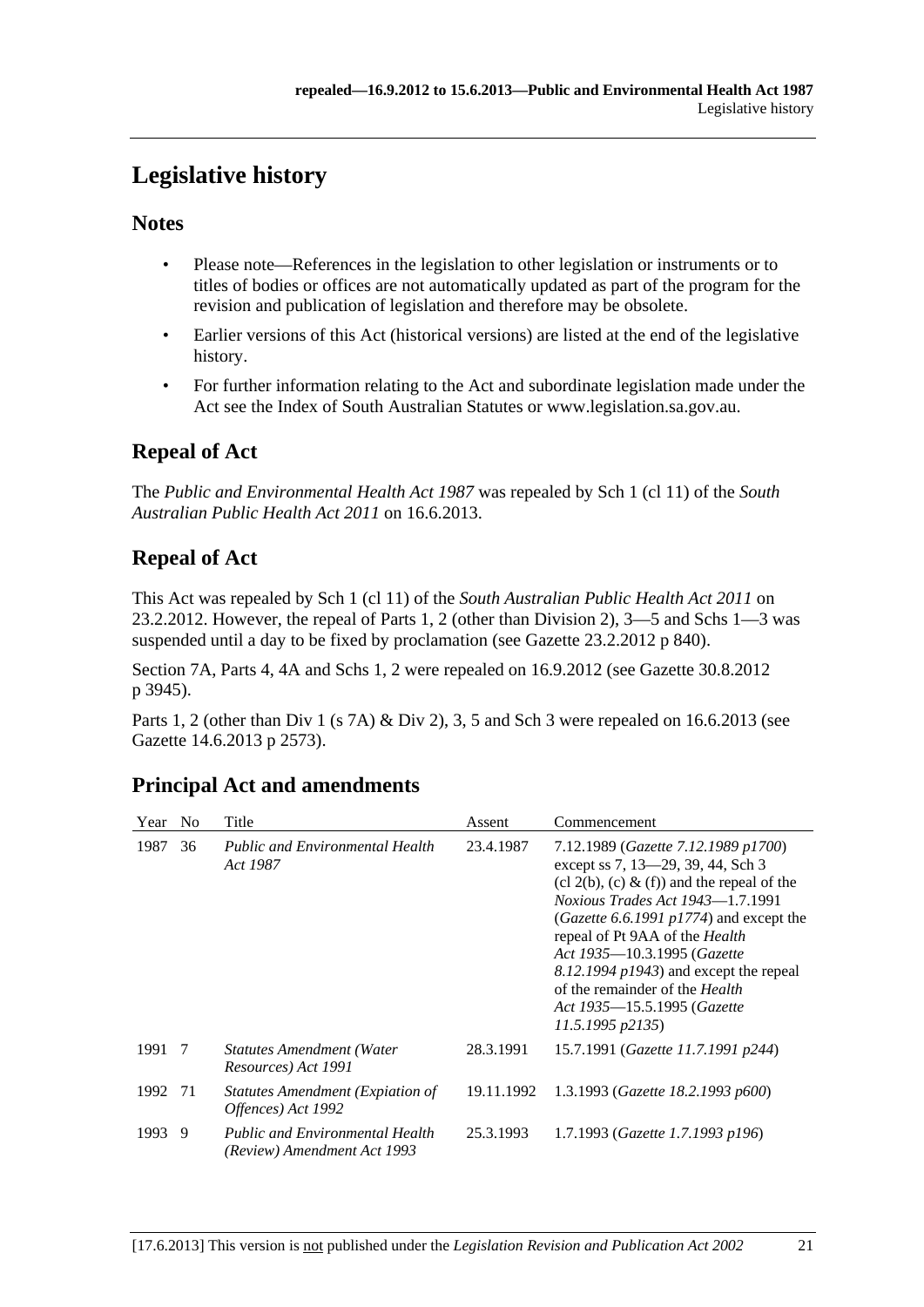#### **Public and Environmental Health Act 1987—16.9.2012 to 15.6.2013—repealed**  Legislative history

| 1996        | -14            | <b>Public and Environmental Health</b><br>(Notification of Diseases)<br>Amendment Act 1996         | 24.4.1996  | 1.8.1996 (Gazette 1.8.1996 p223)                                                                                                 |
|-------------|----------------|----------------------------------------------------------------------------------------------------|------------|----------------------------------------------------------------------------------------------------------------------------------|
| 2000        | $\overline{4}$ | District Court (Administrative and<br>Disciplinary Division) Amendment<br>Act 2000                 | 20.4.2000  | Sch 1 (cl 34)-1.6.2000 ( <i>Gazette</i><br>18.5.2000 p2554)                                                                      |
| <b>2000</b> | 34             | South Australian Health Commission 6.7.2000<br>(Administrative Arrangements)<br>Amendment Act 2000 |            | Sch 1 (cl 13)–6.7.2000 ( <i>Gazette</i><br>6.7.2000 p5                                                                           |
| 2008        | 3              | Health Care Act 2008                                                                               | 13.3.2008  | Sch 4 (cll 22-31)-1.7.2008 (Gazette<br>26.6.2008 p2563)                                                                          |
| 2009        | 29             | Statutes Amendment (Public Health<br>Incidents and Emergencies) Act<br>2009                        | 25.6.2009  | Pt 8 (ss $24 - 27$ ) $-25.6.2009$                                                                                                |
| 2009        | 84             | Statutes Amendment (Public Sector<br>Consequential Amendments) Act<br>2009                         | 10.12.2009 | Pt 124 (ss 283 & 284)-1.2.2010<br>(Gazette 28.1.2010 p320)                                                                       |
| 2011        | 21             | South Australian Public Health Act<br>2011                                                         | 16.6.2011  | Sch 1 (cl 11)-23.2.2012 (Gazette<br>23.2.2012 p840) and 16.9.2012 (Gazette<br>30.8.2012 $p3945$ —see note about<br>repeal of Act |

## **Provisions amended**

Entries that relate to provisions that have been deleted appear in italics.

| Provision                       | How varied                                                            | Commencement |  |
|---------------------------------|-----------------------------------------------------------------------|--------------|--|
| Pt 1                            |                                                                       |              |  |
| s <sub>2</sub>                  | omitted under Legislation Revision and<br><b>Publication Act 2002</b> |              |  |
| s 3                             |                                                                       |              |  |
| s(3(1))                         |                                                                       |              |  |
| the authority                   | amended by 34/2000 Sch 1 cl 13(a)                                     | 6.7.2000     |  |
| authorised officer              | amended by 34/2000 Sch 1 cl 13(b)                                     | 6.7.2000     |  |
| <b>Chief Executive</b>          | inserted by $3/2008$ Sch 4 cl 22(1)                                   | 1.7.2008     |  |
| <b>Chief Medical</b><br>Officer | inserted by $29/2009$ s $24(1)$                                       | 25.6.2009    |  |
| child                           | inserted by $9/1993$ s $3(a)$                                         | 1.7.1993     |  |
| the Commission                  | deleted by $3/2008$ Sch 4 cl 22(2)                                    | 1.7.2008     |  |
| the Department                  | inserted by $34/2000$ Sch 1 cl 13(c)                                  | 6.7.2000     |  |
| emergency                       | inserted by $29/2009$ s $24(2)$                                       | 25.6.2009    |  |
| emergency officer               | inserted by 29/2009 s 24(2)                                           | 25.6.2009    |  |
| notifiable disease              | substituted by $9/1993$ s $3(b)$                                      | 1.7.1993     |  |
| public health<br>emergency      | inserted by 29/2009 s 24(3)                                           | 25.6.2009    |  |
| public health<br>incident       | inserted by 29/2009 s 24(3)                                           | 25.6.2009    |  |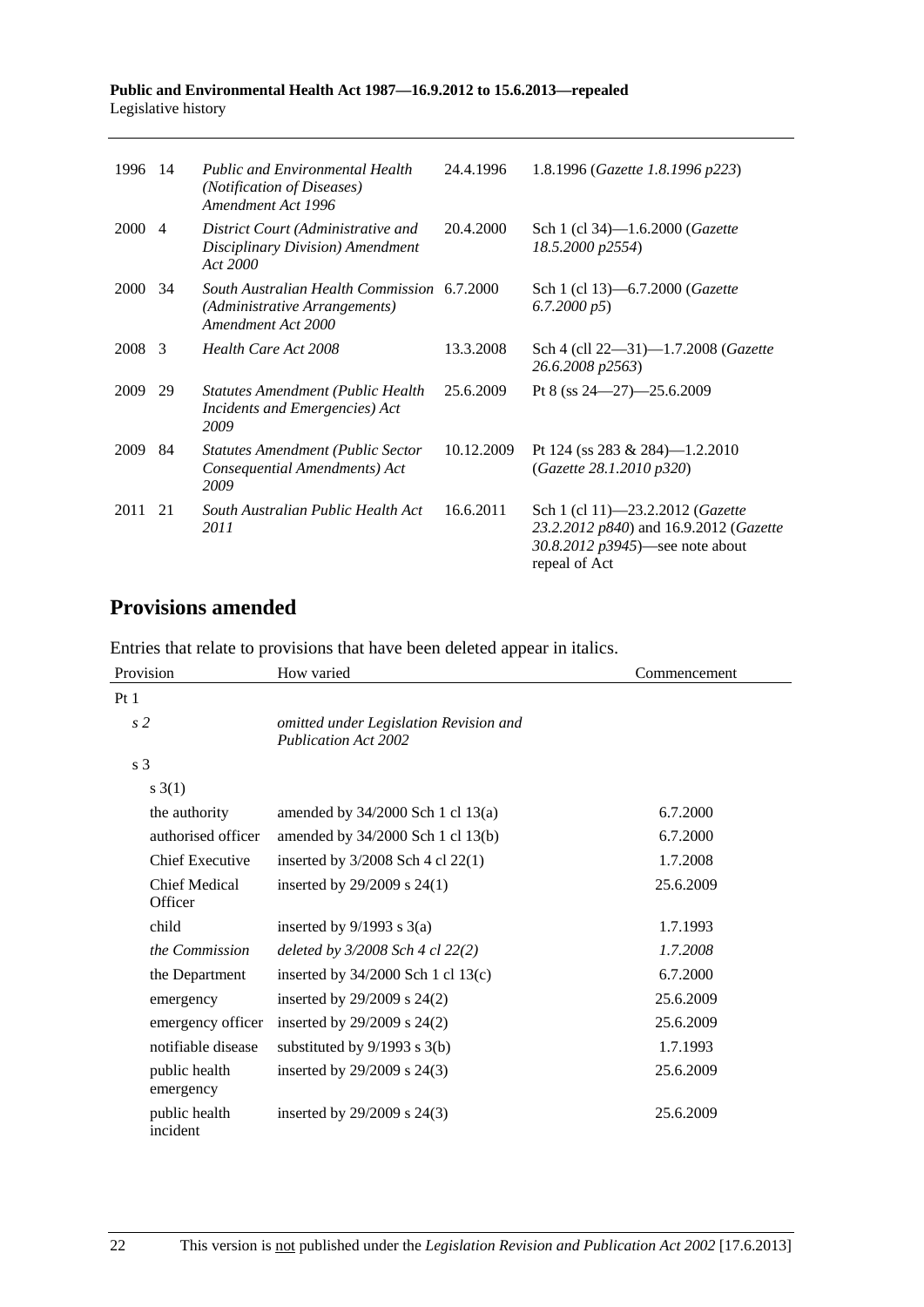|                 | Public Health<br>Emergency<br>Management Plan | inserted by 29/2009 s 24(3)                    | 25.6.2009 |
|-----------------|-----------------------------------------------|------------------------------------------------|-----------|
|                 | recovery<br>operations                        | inserted by 29/2009 s 24(4)                    | 25.6.2009 |
|                 | response<br>operations                        | inserted by 29/2009 s 24(5)                    | 25.6.2009 |
|                 |                                               | State Co-ordinator inserted by 29/2009 s 24(5) | 25.6.2009 |
|                 | vermin                                        | inserted by $9/1993$ s $3(c)$                  | 1.7.1993  |
|                 | waste control<br>system                       | inserted by $9/1993$ s $3(c)$                  | 1.7.1993  |
| Pt 2            |                                               |                                                |           |
|                 | Pt 2 Div 1                                    |                                                |           |
| s <sub>5</sub>  |                                               | deleted by $34/2000$ Sch 1 cl $13(d)$          | 6.7.2000  |
| s <sub>6</sub>  |                                               |                                                |           |
|                 | s(6a1)                                        | inserted by $34/2000$ Sch 1 cl 13(e)           | 6.7.2000  |
|                 | s(6(1))                                       | substituted by $9/1993$ s $4(a)$               | 1.7.1993  |
|                 |                                               | amended by 3/2008 Sch 4 cl 23(1)               | 1.7.2008  |
|                 | s $6(1aa)$                                    | inserted by 3/2008 Sch 4 cl 23(2)              | 1.7.2008  |
|                 | s(6(1a))                                      | inserted by $9/1993$ s $4(a)$                  | 1.7.1993  |
|                 | s(6(2))                                       | amended by $9/1993$ s $4(b)$                   | 1.7.1993  |
|                 |                                               | amended by 34/2000 Sch 1 cl 13(f)              | 6.7.2000  |
|                 | s 6(4)                                        | amended by 34/2000 Sch 1 cl 13(g)              | 6.7.2000  |
|                 |                                               | amended by 3/2008 Sch 4 cl 23(3)               | 1.7.2008  |
| s <sub>7</sub>  |                                               |                                                |           |
|                 | s $7(1)$ — $(4)$                              | amended by 34/2000 Sch 1 cl 13(h)              | 6.7.2000  |
| S <sub>7A</sub> |                                               | inserted by 29/2009 s 25                       | 25.6.2009 |
|                 |                                               | deleted by $21/2011$ Sch 1 cl $11(1)$          | 16.9.2012 |
|                 | Pt 2 Div 2 before<br>deletion by 21/2011      |                                                |           |
| $s\delta$       |                                               |                                                |           |
|                 | $s \, 8(2)$                                   | amended by $34/2000$ Sch 1 cl 13(i), (j)       | 6.7.2000  |
| s 9             |                                               |                                                |           |
|                 | $s \, 9(2)$                                   | deleted by $34/2000$ Sch 1 cl $13(k)$          | 6.7.2000  |
| s11             |                                               |                                                |           |
|                 | s $11(2)$ and (3)                             | deleted by 84/2009 s 283                       | 1.2.2010  |
| s <sub>12</sub> |                                               |                                                |           |
|                 | $s\,12(1)$                                    | amended by $3/2008$ Sch 4 cl 24(1), (2)        | 1.7.2008  |
|                 | Pt 2 Div 2                                    | deleted by $21/2011$ Sch 1 cl $11(1)$          | 23.2.2012 |
|                 | Pt 2 Div 3                                    | inserted by 9/1993 s 5                         | 1.7.1993  |
|                 | s 12A                                         |                                                |           |
|                 | s 12A(1)                                      | amended by 34/2000 Sch 1 cl 13(l)              | 6.7.2000  |
|                 | s 12A(5)                                      | amended by 34/2000 Sch 1 cl 13(m)              | 6.7.2000  |
|                 | s 12A(8)                                      | amended by 34/2000 Sch 1 cl 13(n)              | 6.7.2000  |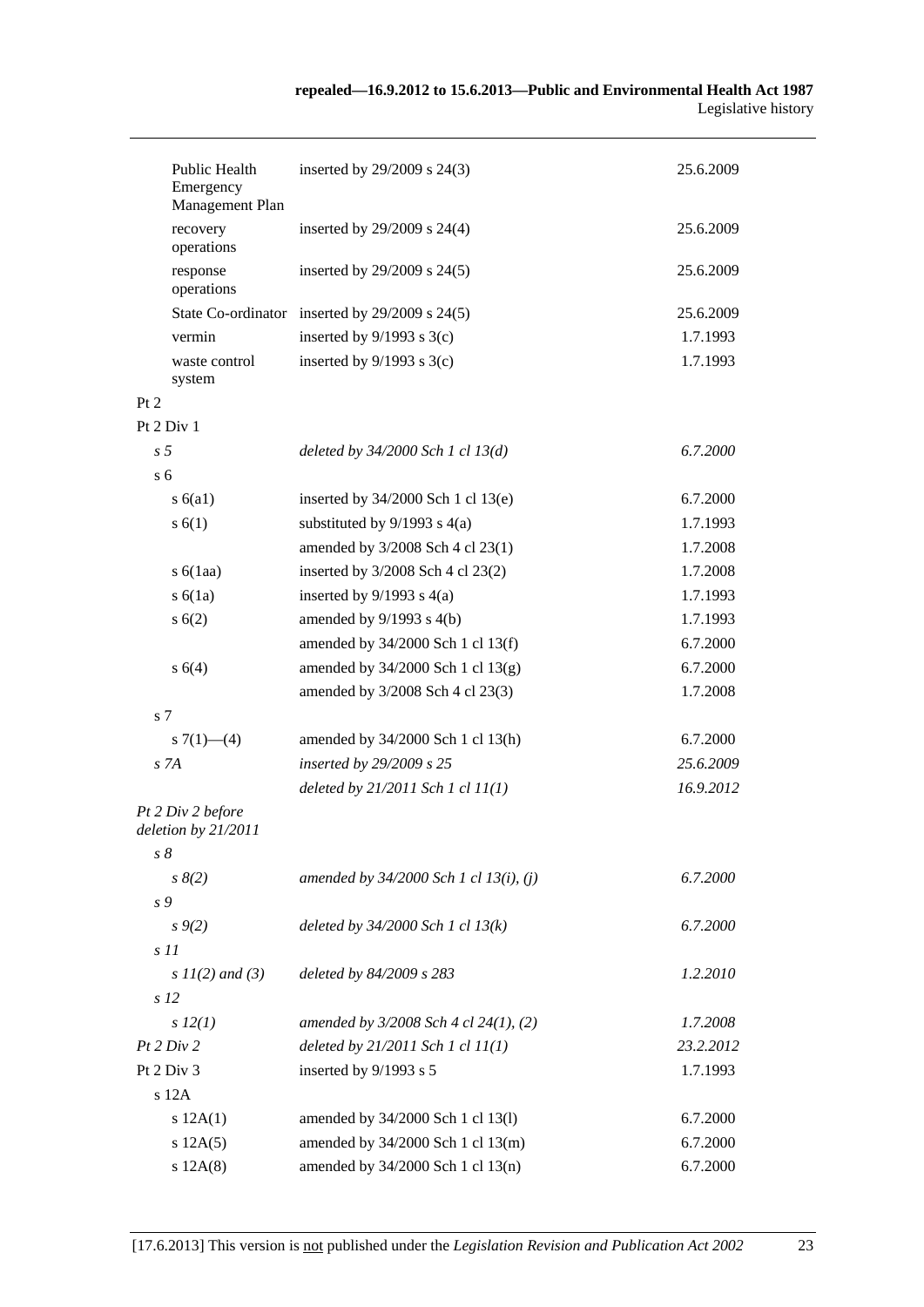#### **Public and Environmental Health Act 1987—16.9.2012 to 15.6.2013—repealed**  Legislative history

| s 12A(10)                          | amended by 34/2000 Sch 1 cl 13(o)           | 6.7.2000  |
|------------------------------------|---------------------------------------------|-----------|
| s 12A(12)                          | amended by $34/2000$ Sch 1 cl $13(p)$       | 6.7.2000  |
| $Pt\,3$                            |                                             |           |
| Pt 3 Div 1                         | deleted by $9/1993 s 6$                     | 1.7.1993  |
| Pt 3 Div 2                         |                                             |           |
| s 15                               |                                             |           |
| s $15(3)$ and $(5)$                | amended by 71/1992 s 3(1) (Sch)             | 1.3.1993  |
|                                    | amended by 9/1993 s 18                      | 1.7.1993  |
| s 16                               |                                             |           |
| s 16(1)                            | amended by 71/1992 s 3(1) (Sch)             | 1.3.1993  |
|                                    | amended by 9/1993 s 18                      | 1.7.1993  |
| s 17                               |                                             |           |
| s 17(2)                            | amended by 71/1992 s 3(1) (Sch)             | 1.3.1993  |
|                                    | amended by 9/1993 s 18                      | 1.7.1993  |
| s 18                               |                                             |           |
| s $18(1)$ and $(2)$                | amended by 9/1993 s 18                      | 1.7.1993  |
| s 18(4)                            | amended by 71/1992 s 3(1) (Sch)             | 1.3.1993  |
|                                    | amended by 9/1993 s 18                      | 1.7.1993  |
| s 19                               |                                             |           |
| s $19(1)$ and $(3)$                | amended by 71/1992 s 3(1) (Sch)             | 1.3.1993  |
|                                    | amended by 9/1993 s 18                      | 1.7.1993  |
| s 20                               |                                             |           |
| s $20(2)$ and $(4)$                | amended by 71/1992 s 3(1) (Sch)             | 1.3.1993  |
|                                    | amended by 9/1993 s 18                      | 1.7.1993  |
| Pt 3 Div 3                         |                                             |           |
| s 21                               |                                             |           |
| $s \ 21(1)$ and (3)                | amended by 9/1993 s 18                      | 1.7.1993  |
| $s \, 21(5)$                       | inserted by $7/1991$ s $6(a)$               | 15.7.1991 |
| s 22                               |                                             |           |
| $s\,22(1)$                         | substituted by $7/1991$ s $6(b)$            | 15.7.1991 |
| $s\ 22(2)$                         | amended by 9/1993 s 18                      | 1.7.1993  |
| Pt 3 Div 5                         |                                             |           |
| s <sub>26</sub>                    |                                             |           |
| $s \; 26(1)$                       | amended by 34/2000 Sch 1 cl 13(q), (r)      | 6.7.2000  |
| s 29                               |                                             |           |
| s 29(1)                            | amended by 4/2000 s 9(1) (Sch 1 cl 34(a))   | 1.6.2000  |
| $s\,29(1a)$                        | inserted by 9/1993 s 7                      | 1.7.1993  |
|                                    | amended by 4/2000 s 9(1) (Sch 1 cl 34(b))   | 1.6.2000  |
| s 29(2)                            | deleted by $4/2000 s 9(1)$ (Sch 1 cl 34(c)) | 1.6.2000  |
| Pt 4 before deletion by<br>21/2011 |                                             |           |
| s 30                               |                                             |           |
| $s \, 30(1)$                       | amended by $71/1992 s 3(1)$ (Sch)           | 1.3.1993  |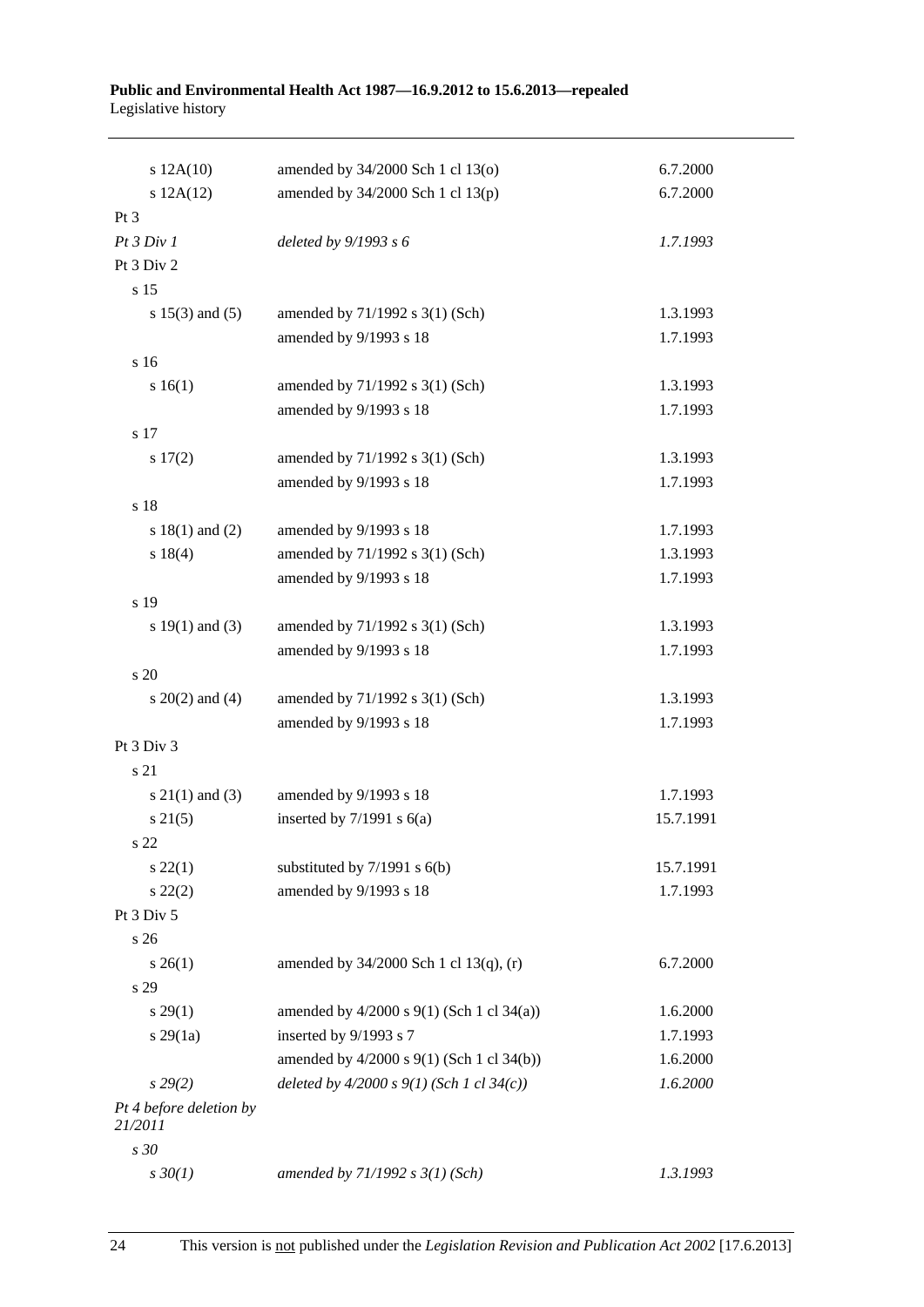|                           | amended by 9/1993 s 18                | 1.7.1993  |
|---------------------------|---------------------------------------|-----------|
|                           | amended by $14/1996 s 3(a)$ , (b)     | 1.8.1996  |
|                           | amended by $34/2000$ Sch 1 cl $13(s)$ | 6.7.2000  |
| $s \, 30(2)$ and (3)      | amended by $34/2000$ Sch 1 cl $13(s)$ | 6.7.2000  |
| $s \, 30(4)$              | substituted by $14/1996$ s $3(c)$     | 1.8.1996  |
|                           | amended by $34/2000$ Sch 1 cl $13(s)$ | 6.7.2000  |
| $s \, 30(5)$              | amended by $14/1996$ s $3(d)$         | 1.8.1996  |
|                           | amended by $34/2000$ Sch 1 cl $13(s)$ | 6.7.2000  |
| $s \, 30(7)$              | deleted by $14/1996 s 3(e)$           | 1.8.1996  |
| s <sub>31</sub>           |                                       |           |
| s3I(1)                    | amended by $3/2008$ Sch 4 cl $25(1)$  | 1.7.2008  |
| $s \, 31(5)$              | amended by 3/2008 Sch 4 cl 25(2)      | 1.7.2008  |
| s <sub>32</sub>           |                                       |           |
| $s\,32(1)$                | amended by $3/2008$ Sch 4 cl 26(1)    | 1.7.2008  |
| $s\,32(4)$                | amended by 3/2008 Sch 4 cl 26(2)      | 1.7.2008  |
| s <sub>33</sub>           |                                       |           |
| $s \, 33(1)$              | amended by $3/2008$ Sch 4 cl $27(1)$  | 1.7.2008  |
| $s \, 33(2)$              | amended by $34/2000$ Sch 1 cl $13(t)$ | 6.7.2000  |
|                           | amended by 3/2008 Sch 4 cl 27(2)      | 1.7.2008  |
| $s\,33(5)$                | amended by $71/1992 s 3(1)$ (Sch)     | 1.3.1993  |
|                           | amended by 9/1993 s 18                | 1.7.1993  |
| s 35                      | amended by $34/2000$ Sch 1 cl $13(u)$ | 6.7.2000  |
| s 36                      |                                       |           |
| $s \, 36(1)$              | amended by $9/1993 s 8(a)$            | 1.7.1993  |
|                           | amended by 3/2008 Sch 4 cl 28(1)      | 1.7.2008  |
| $s \, 36(3)$              | amended by $71/1992 s 3(1)$ (Sch)     | 1.3.1993  |
|                           | amended by 9/1993 s 18                | 1.7.1993  |
| $s \, 36(5)$              | amended by 3/2008 Sch 4 cl 28(2)      | 1.7.2008  |
| $s \, 36(6)$              | amended by $3/2008$ Sch 4 cl $28(3)$  | 1.7.2008  |
| $s \, 36(7)$              | amended by 3/2008 Sch 4 cl 28(4)      | 1.7.2008  |
| $s \frac{36(9)}{9}$       | amended by $9/1993$ s $8(b)$          | 1.7.1993  |
|                           | amended by 3/2008 Sch 4 cl 28(5)      | 1.7.2008  |
| s 37                      |                                       |           |
| $s \frac{37}{1}$          | amended by 9/1993 s 18                | 1.7.1993  |
| $s \frac{37(2) - (4)}{2}$ | deleted by 9/1993 s 9                 | 1.7.1993  |
| Pt4                       | deleted by $21/2011$ Sch 1 cl $11(1)$ | 16.9.2012 |
| Pt 4A                     | inserted by 29/2009 s 26              | 25.6.2009 |
|                           | deleted by $21/2011$ Sch 1 cl $11(1)$ | 16.9.2011 |
| Pt 5                      |                                       |           |
| s 38                      |                                       |           |
| $s \ 38(1)$               | amended by $9/1993$ s $10(a)$         | 1.7.1993  |
| s $38(2a)$ and $(2b)$     | inserted by 9/1993 s 10(b)            | 1.7.1993  |
| $s \ 38(4)$               | amended by 9/1993 s 18                | 1.7.1993  |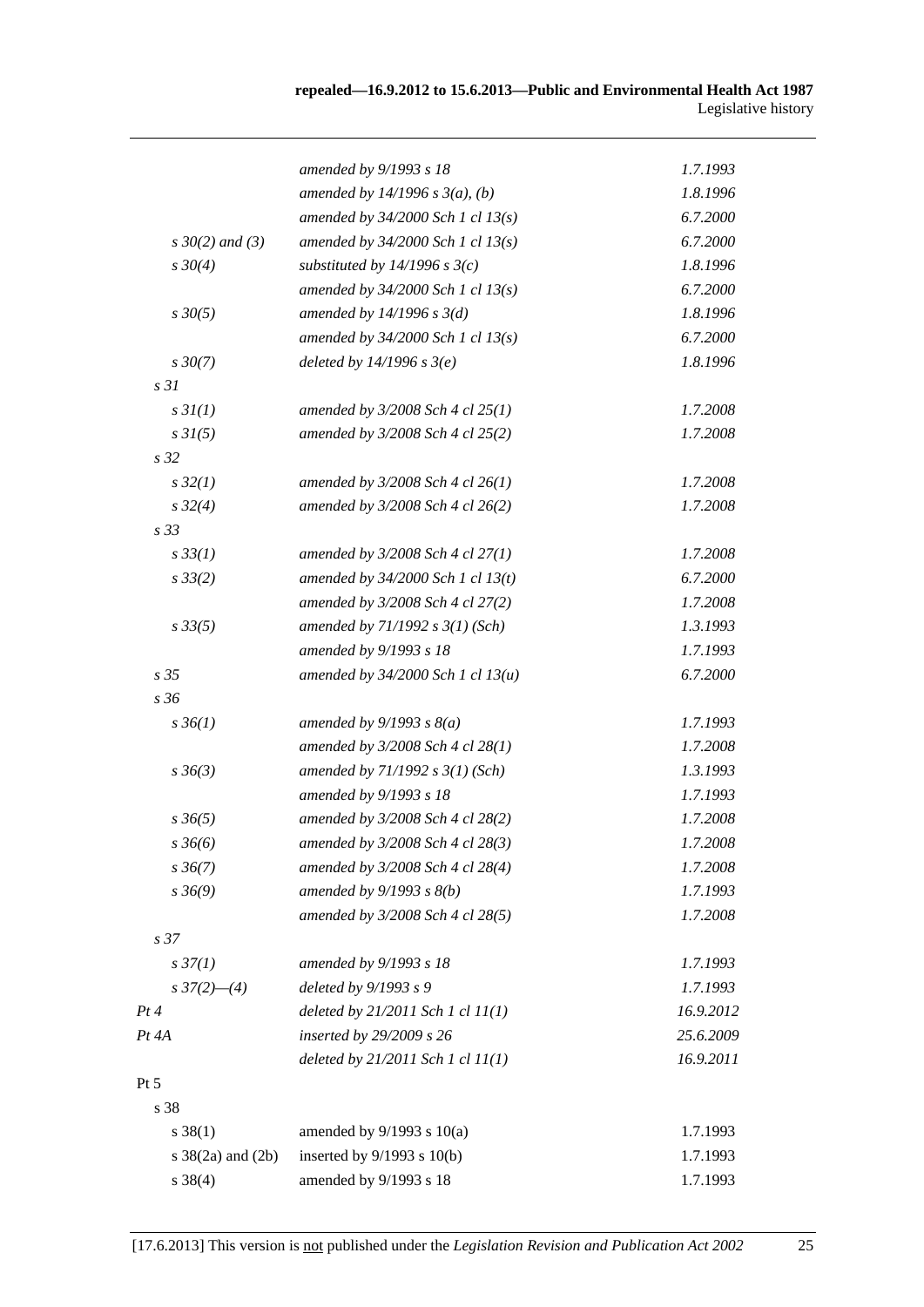#### **Public and Environmental Health Act 1987—16.9.2012 to 15.6.2013—repealed**  Legislative history

| s 40 before deletion<br>by 84/2009 |                                             |           |
|------------------------------------|---------------------------------------------|-----------|
| $s\,40(1)$                         | amended by $34/2000$ Sch 1 cl $13(v)$       | 6.7.2000  |
|                                    | amended by 3/2008 Sch 4 cl 29               | 1.7.2008  |
| s 40                               | deleted by 84/2009 s 284                    | 1.2.2010  |
| s <sub>41</sub>                    |                                             |           |
| $s\ 41(1)$                         | substituted by $34/2000$ Sch 1 cl 13(w)     | 6.7.2000  |
|                                    | amended by 3/2008 Sch 4 cl 30               | 1.7.2008  |
| $s\ 41(2)$                         | amended by 71/1992 s 3(1) (Sch)             | 1.3.1993  |
|                                    | amended by 9/1993 s 18                      | 1.7.1993  |
| $s\ 41(4)$                         | inserted by 9/1993 s 11                     | 1.7.1993  |
| s 42                               | amended by 9/1993 s 18                      | 1.7.1993  |
| $s$ 42A                            | inserted by 9/1993 s 12                     | 1.7.1993  |
| $s$ 43A                            | inserted by 9/1993 s 13                     | 1.7.1993  |
| s 44                               |                                             |           |
| $s\,44(2)$                         | amended by $34/2000$ Sch 1 cl $13(x)$       | 6.7.2000  |
| $s\,44(3)$                         | amended by $34/2000$ Sch 1 cl $13(y)$ —(za) | 6.7.2000  |
| s <sub>45</sub>                    |                                             |           |
| $s\,45(1)$                         | substituted by $9/1993$ s $14(a)$           | 1.7.1993  |
| $s\,45(1a)$                        | inserted by $9/1993$ s $14(a)$              | 1.7.1993  |
| $s\,45(2)$                         | amended by $34/2000$ Sch 1 cl $13$ (zb)     | 6.7.2000  |
| $s\,45(2a)$                        | inserted by $9/1993$ s $14(b)$              | 1.7.1993  |
| $s\,45(4)$                         | amended by 9/1993 s 18                      | 1.7.1993  |
| s 47                               |                                             |           |
| $s\,47(2)$                         | amended by $9/1993$ ss $15(a)$ —(e), 18     | 1.7.1993  |
|                                    | amended by 34/2000 Sch 1 cl 13(zc), (zd)    | 6.7.2000  |
|                                    | amended by 3/2008 Sch 4 cl 31(1), (2)       | 1.7.2008  |
|                                    | amended by 29/2009 s 27                     | 25.6.2009 |
| $s\ 47(5)$ and (6)                 | substituted by $9/1993$ s $15(f)$           | 1.7.1993  |
| $s\,47(7)$                         | inserted by $9/1993$ s $15(f)$              | 1.7.1993  |
|                                    | amended by 34/2000 Sch 1 cl 13(ze)          | 6.7.2000  |
|                                    | amended by 3/2008 Sch 4 cl 31(3)            | 1.7.2008  |
| $s\,47(8)$                         | inserted by $9/1993$ s $15(f)$              | 1.7.1993  |
| Sch 1                              | substituted by 9/1993 s 16                  | 1.7.1993  |
|                                    | deleted by $21/2011$ Sch 1 cl $11(1)$       | 16.9.2012 |
| Sch 2                              | substituted by 9/1993 s 17                  | 1.7.1993  |
|                                    | deleted by $21/2011$ Sch 1 cl $11(1)$       | 16.9.2012 |

## **Historical versions**

Reprint No 1—15.11.1991 Reprint No 2—1.3.1993 Reprint No 3—1.7.1993 Reprint No 4—1.8.1996